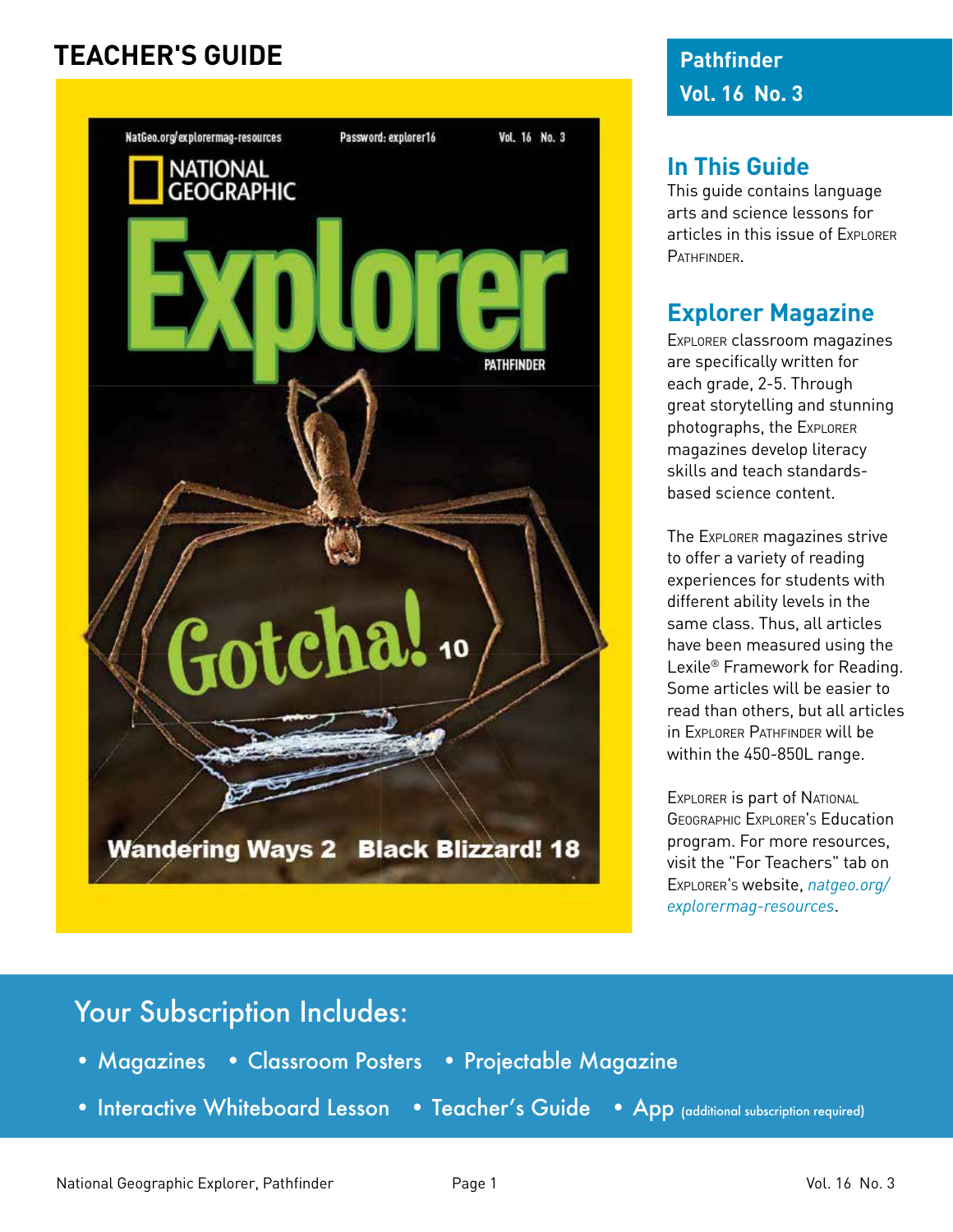# **Wandering Ways**

LANGUAGE ARTS **EXAL** 570L



#### **Objectives**

- Students will predict definitions and then write sentences to better understand unfamiliar words.
- Students will interpret and explain information visually, orally, and quantitatively to quickly answer questions about the text.

#### **Resources**

- Vocabulary Assessment Master (page 6)
- Language Arts Assessment Master (page 7)

#### **Summary**

• The article "Wandering Ways" introduces students to three nomadic tribes across the world and explores how they live.

#### **BUILD VOCABULARY AND CONCEPTS**

- **nomad**
- **trade**
- **tradition**

Give each student a copy of the **Vocabulary Assessment Master**. Point out to students that they may have heard some or all of these words before.

Using that background knowledge as a base, instruct students to predict and write a definition for each word. Then have them write a sentence using each word, based on the definitions they wrote.

Display the Wordwise feature on page 9 of the projectable magazine. Review the definitions as a class. Have students add these definitions to their worksheets. Instruct them to write new sentences, using each word as it is defined in the article.

Invite volunteers to read aloud the before and after sentences they wrote for each word. As a class, examine how new knowledge contributed to students' understanding of each word.

#### **READ**

Inform students that the purpose of this article is to introduce them to different nomadic cultures found across the world. Discuss what a nomadic culture is.

Display pages 2-3 of the projectable magazine. Tell students to look at the photo. **Say:** *When people read, they usually focus on the words. But photos can tell you a lot, too. For example, when I look at this photo, I know that this person lives in a desert. He uses camels to carry his things.* **Ask:** *What else can you learn by looking at the photo?* Encourage students to share their ideas.

Then pose one more question to the class. **Ask:**  *Where do you think this person lives?* Invite volunteers to answer the question. Then zoom in on the map of Africa at the bottom of the page. Point out to the class that you might have been able to answer this question by reading the text. But that wasn't necessary in this case. All you had to do was look at the map. **Say:** *Many times, readers can get information from photos, captions, diagrams, and other text elements in an article. That information can quickly answer some of the questions they have.*

Give each student a copy of the **Language Arts Assessment Master**. Review the questions on the worksheet with the class. Then have students read the article on their own. As they do, instruct them to answer each question and find four facts about each tribe. Tell students to record where they found each answer or fact in the article.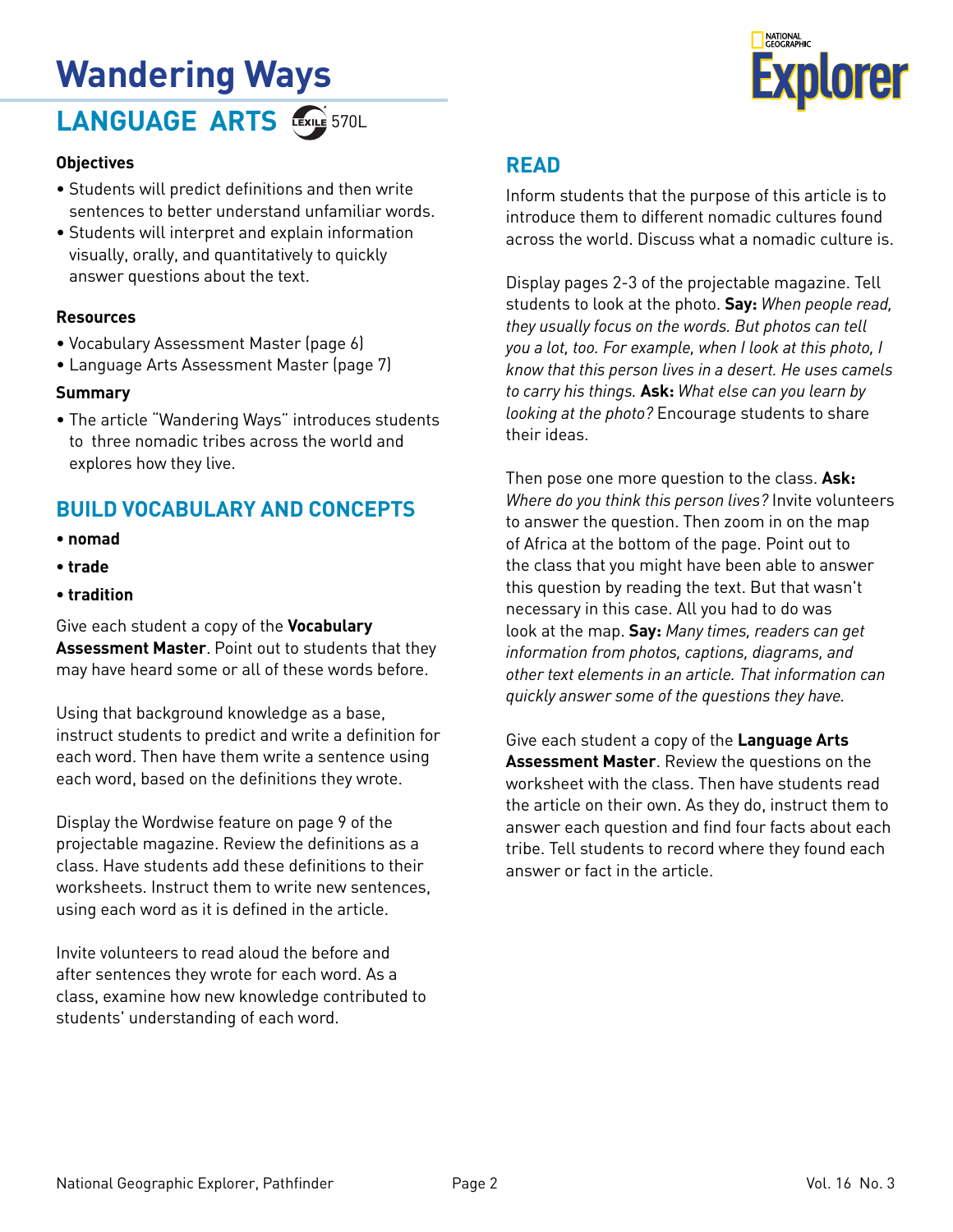## **Wandering Ways**

#### **LANGUAGE ARTS**



#### **TURN AND TALK**

Have students turn and talk to discuss what they learned about nomads. **Ask:** *What is a nomad?* (a member of a group of people that has no permanent home and moves from place to place) *Why do the Wodaabe people move around?* (to find food and water for their cows) *At what time of year do they stop moving?* (during the rainy season) *Why?* (Water soaks the ground and grass grows. They don't need to move to find grass for their cows during the rainy season.) Invite students to share what else they learned about the nomads introduced in the article.

• **Predicting Definitions** Have students turn and talk to discuss what they learned about the three vocabulary words. Encourage them to compare their results in small groups. Instruct students to discuss how examining the information they collected impacted their understanding of each term.

• **Interpreting Information** After reading the article, remind students that articles contain much more than text. They often contain photos, diagrams, captions, and other text elements, too. These text elements usually highlight important points in the text. Because of that, readers can often find answers to questions more quickly if they study the text elements on the page. Have students share their **Language Arts Assessment Masters** in small groups. Instruct students to compare the answers they recorded for each question. If their answers differ, suggest that they revisit the text they elements identified as sources and reevaluate their responses. Then have them share the facts they collected. If any facts are questionable, instruct students to refer to the source to clarify the information.

#### **WRITE AND ASSESS**

You may want students to write about what they learned to assess understanding. Encourage students to reflect upon what they read and how it affected their ideas about the topic.

- *What do the Wodaabe do during the dry season? How do their lives change when it starts to rain?*
- *In what ways are the Tsaatan dependent upon reindeer for their survival?*
- *What surprised you about what you read?*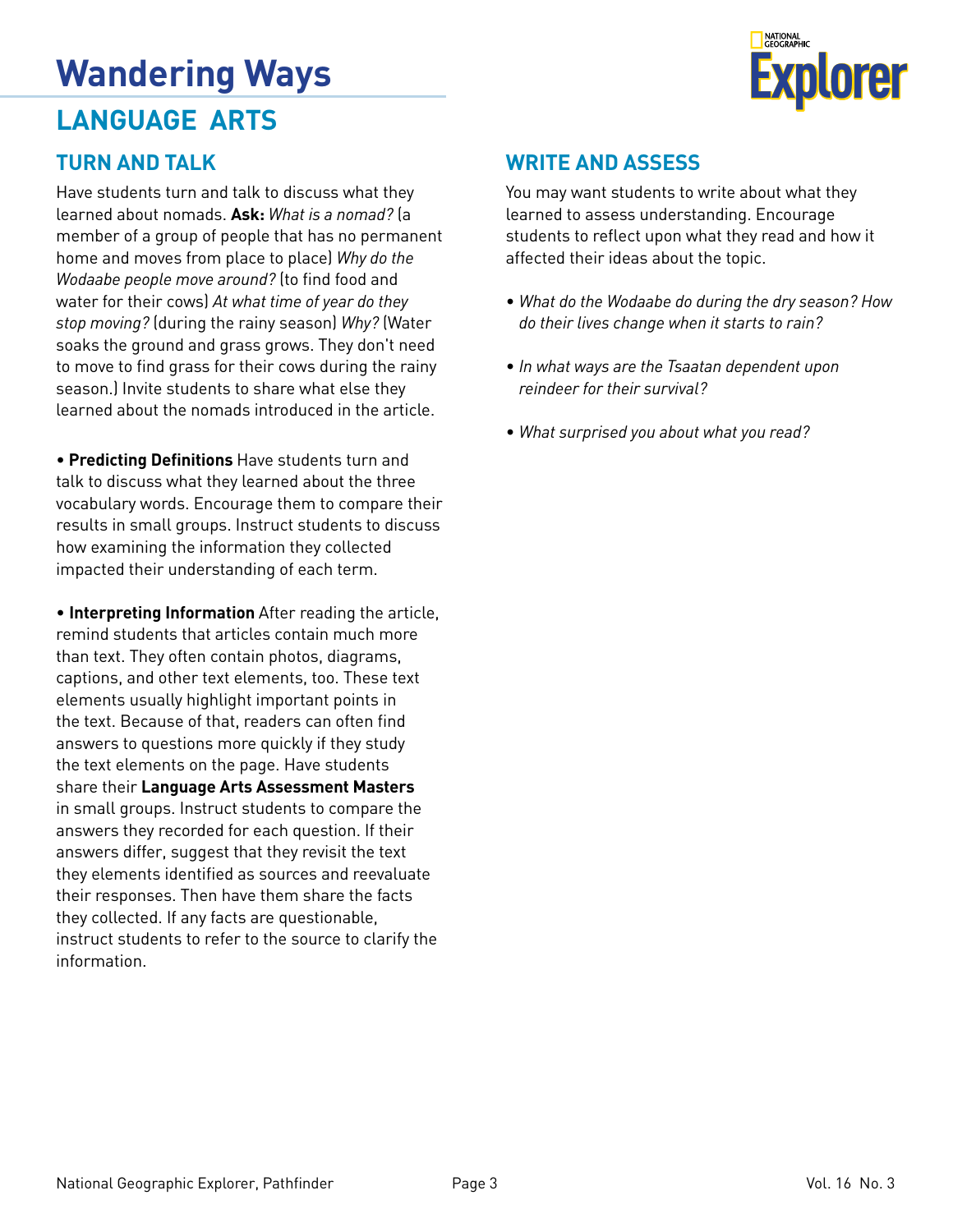# **Wandering Ways Explorer**

#### **SOCIAL STUDIES**

#### **Objectives**

- Students will compare and contrast three nomadic cultures.
- Students will understand that nomads live all over the world.

#### **Resources**

- Content Assessment Master (page 8)
- "Nomads" poster (Teacher's Edition)
- Comprehension Check (page 9)

#### **Social Studies Background**

They live in groups, moving from place to place in search of food and a temporary home. They take all that they own with them. They are nomads and this is their way of life.

Although it has become increasingly difficult to avoid modern infrastructure, many groups of nomads still exist. Some, like the Tuareg, live in deserts. The Tuareg live in the Sahara. Long ago, they were nomadic herders of camels, goats, and sheep. Now, they are well-known traders who travel in caravans across the desert.

The Wodaabe also live in the Sahara. These herders depend on cows for survival. During the dry season, they move around in search of grass for their cows to eat. During the rainy season, when grass is plentiful, the tribe reunites.

The Tsaatan are nomads that live in northern Mongolia. Each family keeps a small herd of reindeer, which is why the Tsaatan are also known as the Reindeer People. Reindeer take care of most of the Tsaatan's needs. To ensure that their reindeer have food, the Tsaatan move to new pastures every five weeks or so.

Not all nomads live on land. For nearly 4,000 years, the Moken have sailed around the islands off the cast of Myanmar (Burma). These sea gypsies live on boats, hunting and gathering creatures from the ocean. During monsoon season, they transition to land to avoid the dangerous storms at sea.

#### **Tap Prior Knowledge**

Instruct students to think about the last time they went outside and just wandered around. Invite volunteers to tell what they did. Now tell students to imagine that this was their normal life. They had no permanent home. There were no grocery stores to buy food. They constantly moved from place to place and had to take everything they owned with them. Would students like to live like this? Encourage them to share their opinions.

#### **EXPLORE**

#### **Preview the Lesson**

Display pages 2-3 of the projectable magazine. As a class, compare and contrast this person's life to what it's like where you live. Guide the class to understand that this person is a Tuareg, a type of nomad that lives in the Sahara in Africa. **Say:** *The Tuareg are nomads. Different groups of nomads live all over the world. Although nomads are always on the move, no two groups of nomads are exactly alike.* Tell students they will learn more about the similarities and differences among nomad groups as they read the article.

#### **Set a Purpose and Read**

Have students read the article in order to compare and contrast three nomadic cultures and understand that nomads live all over the world.

#### **EXPLAIN**

#### **Compare and Contrast Cultures**

As a class, review the images in the article. Invite students to describe the people they see in each photo. In small groups, have students discuss what life would be like in each nomadic culture. Give each student a copy of the **Content Assessment Master**. Encourage students to use information from the article and notes from their **Language Arts Assessment Masters** to compare and contrast the Wodaabe, Tsaatan, and Moken nomadic groups.

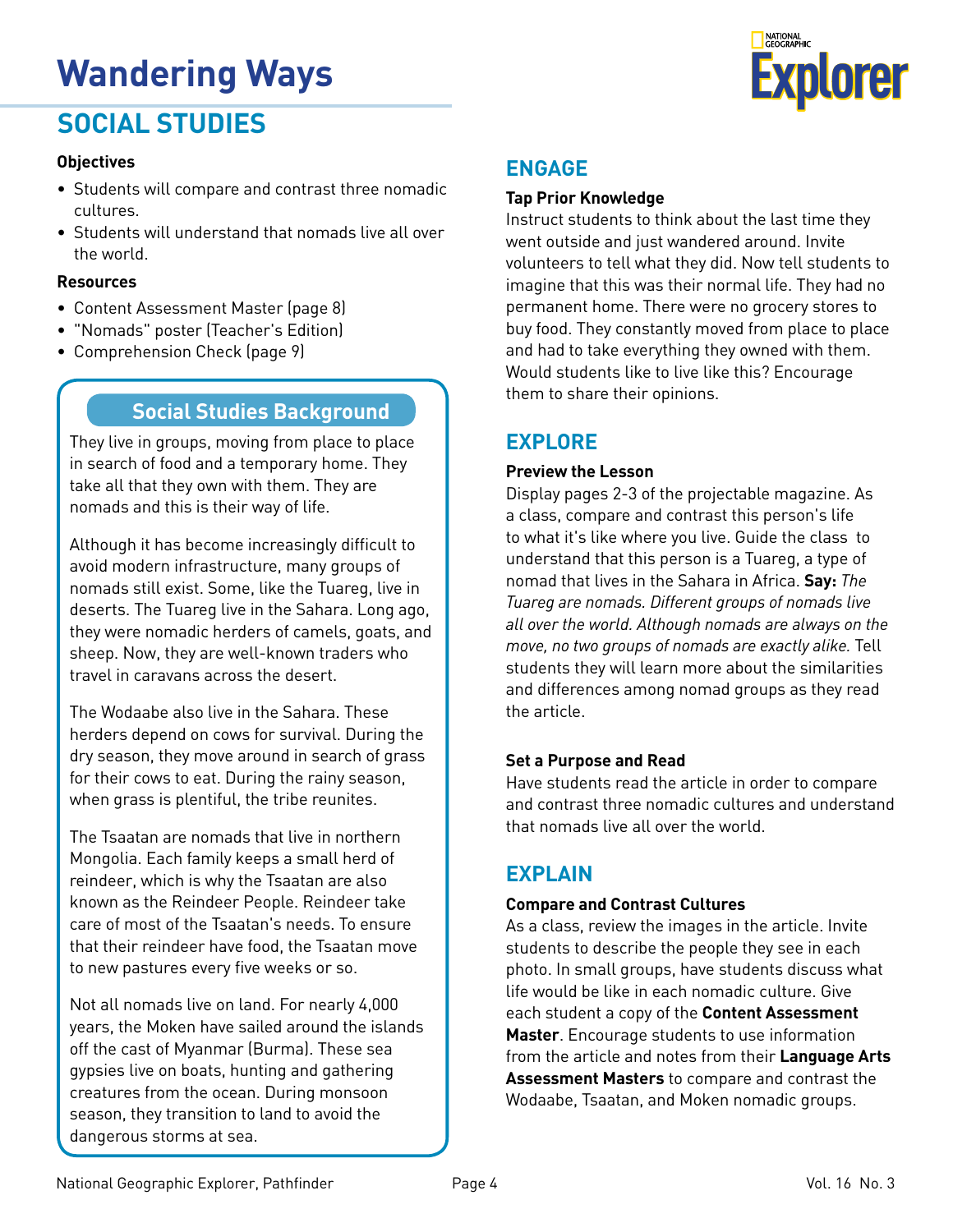#### **EXPLAIN**

#### **(continued)**

#### **Recognizing a World of Nomads**

Display pages 2-3 of the projectable magazine. Zoom in on the second paragraph of text and invite a volunteer to read that paragraph aloud. **Say:**  *According to the text, at one time, many people lived as nomads. But the world changed. It's difficult—but not impossible—to roam free in the modern world.* Remind students that they read about three groups of nomads in the article. Inform them that other nomadic groups do exist. Display the **"Nomads" poster**. Zoom in on the photo and information related to the Inuit. Invite a volunteer to read the text aloud. Encourage students to share what else they know about the Inuit. Then locate where the Inuit live on the world map. As a class, discuss how this location and the climate found here could influence the way the Inuit live. Explore the remaining groups of nomads in this same way.

#### **ELABORATE**

#### **Find Out More**

Display the **"Nomads" poster**. Point out to the class that the three nomadic groups from the article are on the poster. There are also five other nomadic cultures. Divide the class into five groups. Assign each group one of these other cultures. Instruct students to conduct research to learn more about their assigned nomadic group. Invite groups to share what they learned with the class.

#### **Extend Your Thinking About Nomads**

Point out to students that even though nomads are constantly moving and have no permanent homes, nomadic cultures still have important traditions. The Wodaabe, for example, celebrate Gerewol for an entire week. Challenge students to identify other traditions mentioned in the article. Discuss how these traditions help the groups survive in the modern world.

Have students record their answers to the assessment questions in their science notebooks or on a separate sheet of paper.

- *What is a tradition?* (a belief or way of doing something that is passed from one generation to the next)
- *How does weather force the Moken people to live on land part of the year?* (At certain times of the year, big storms can bring heavy winds and rain. During that time, it's safer to live on land.)
- *How are the Wodaabe and Tsaatan people alike?*  (Both move around so their animals can find food and water.) *How are they different?* (The Wodaabe herd cows. The Tsaatan herd reindeer.

If you wish, have students complete the **Comprehension Check** to assess their knowledge of concepts mentioned in the article.

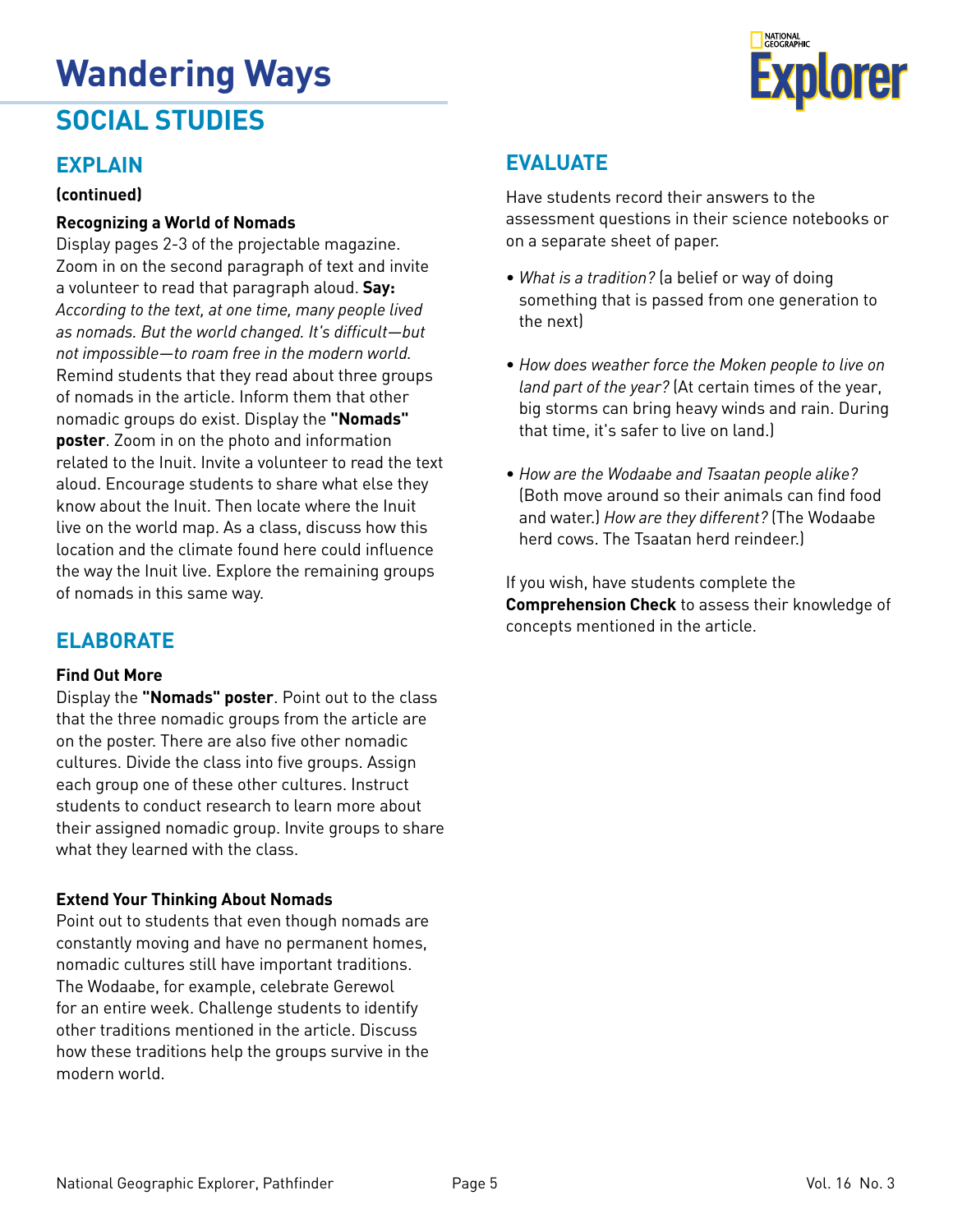|   | Date |
|---|------|
|   |      |
| l |      |
|   |      |
|   |      |
|   |      |
|   |      |
|   |      |

Date

# **VOCABULARY ASSESSMENT: Wandering Ways** VOCABULARY ASSESSMENT: Wandering Ways

# Use this organizer to study each vocabulary word in the article. Use this organizer to study each vocabulary word in the article.

| Sentence | <b>Definition</b><br>from the<br>Article | Sentence | <b>Predicted</b><br>Definition | <b>Mord</b> |
|----------|------------------------------------------|----------|--------------------------------|-------------|
|          |                                          |          |                                |             |
|          |                                          |          |                                |             |
|          |                                          |          |                                |             |
|          |                                          |          |                                |             |
|          |                                          |          |                                |             |
|          |                                          |          |                                |             |

© 2016 National Geographic Learning. All rights reserved. Teachers may copy this page to distribute to their students.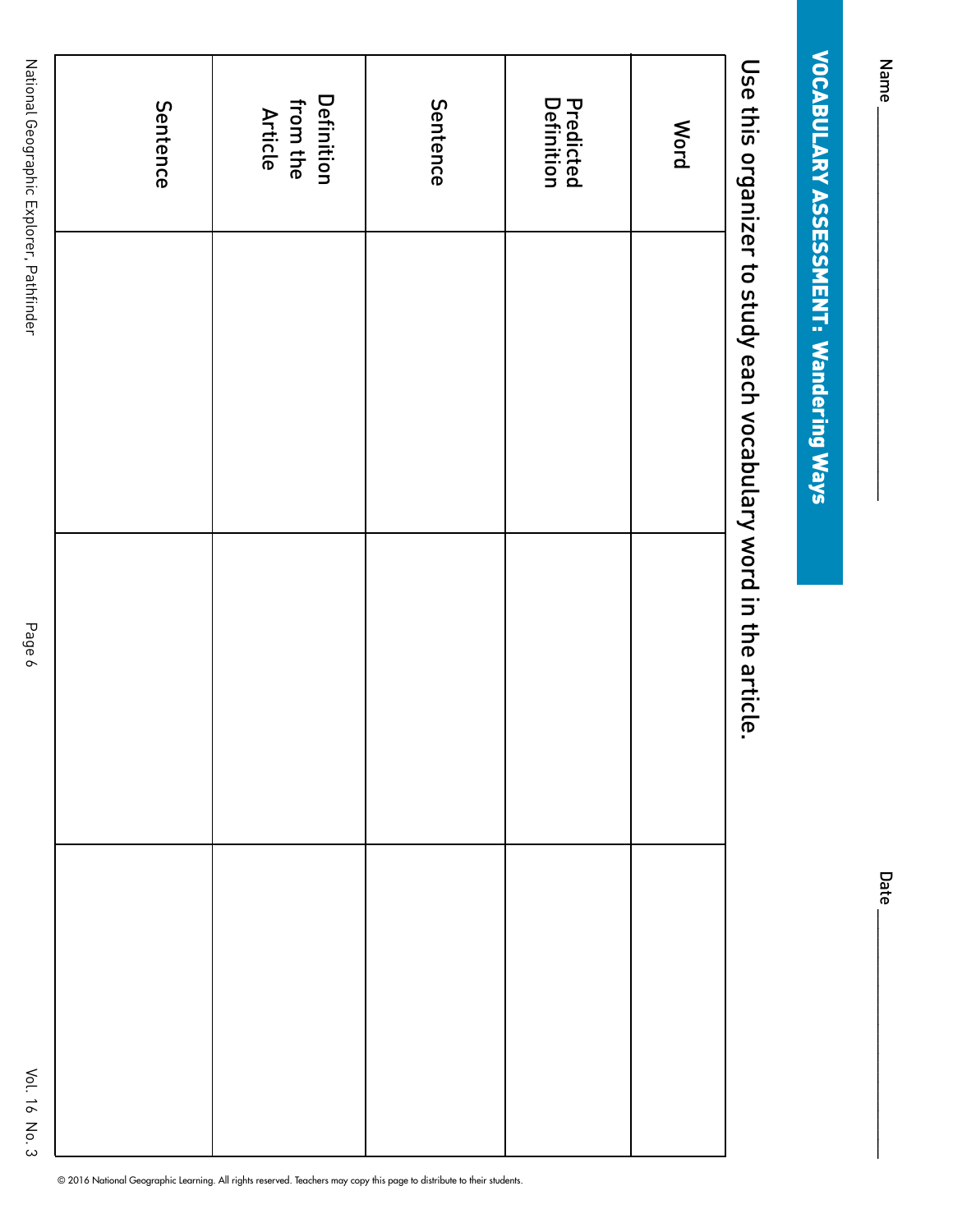#### LANGUAGE ARTS ASSESSMENT: Wandering Ways

Answer questions and record facts about nomadic cultures.

|                                                                 | Wodaabe | <b>Tsaatan</b> | Moken |
|-----------------------------------------------------------------|---------|----------------|-------|
| Where do<br>they live?                                          |         |                |       |
| What is it like<br>there?                                       |         |                |       |
| Why do they<br>move?                                            |         |                |       |
| List four<br>other facts<br>you learned<br>about each<br>tribe. |         |                |       |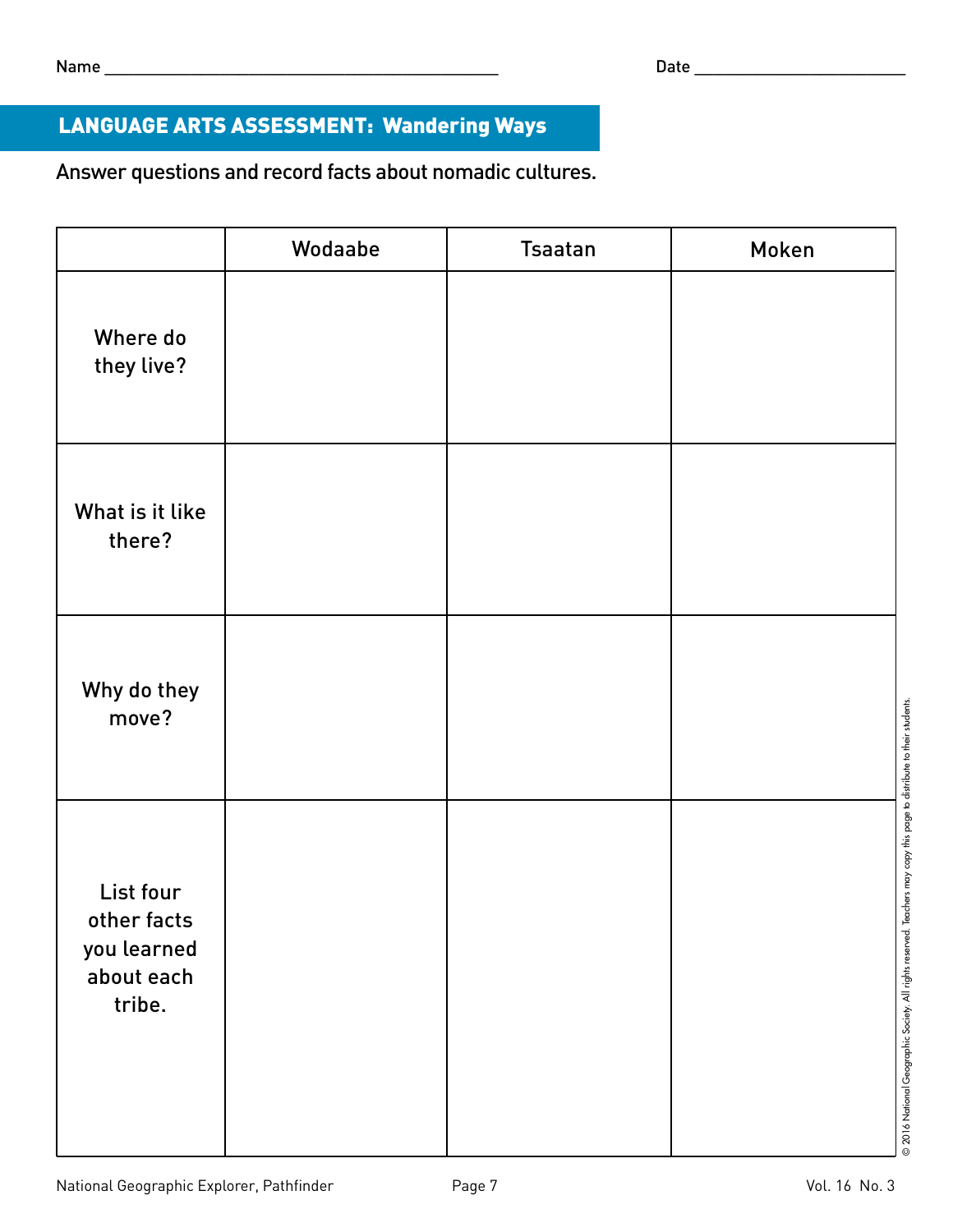#### CONTENT ASSESSMENT: Wandering Ways

Use this diagram to compare and contrast the three nomadic cultures in the article.

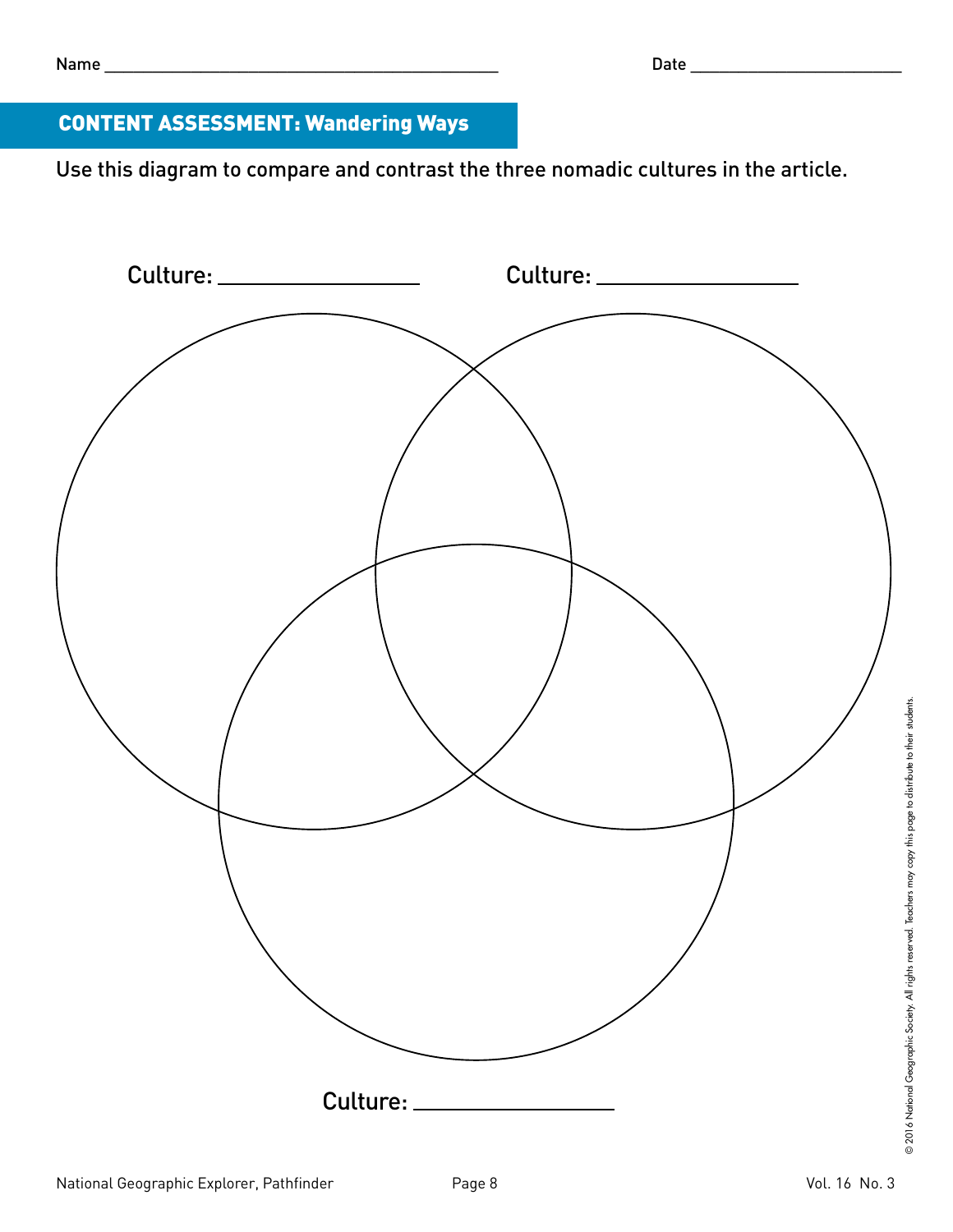#### COMPREHENSION CHECK: Wandering Ways

Read each question. Fill in the circle next to the correct answer or write your response on the lines.

- 1. During which season do the Wodaabe gather in groups?
	- A the dry season
	- $(B)$  the rainy season
	- C the snowy season
- 2. What are the Moken most likely to eat?
	- (A) cheese
	- ® fish
	- C yogurt
- 3. What is it like where the Tsaatan live?
	- $(A)$  hot and dry
	- $(B)$  warm and rainy
	- C cold and snowy
- 4. Which nomadic group lives in Africa?
	- (A) Moken
	- ® Tsaatan
	- C Wodaabe

5. Pick two groups from the article. Tell one way they are alike and one way they're different.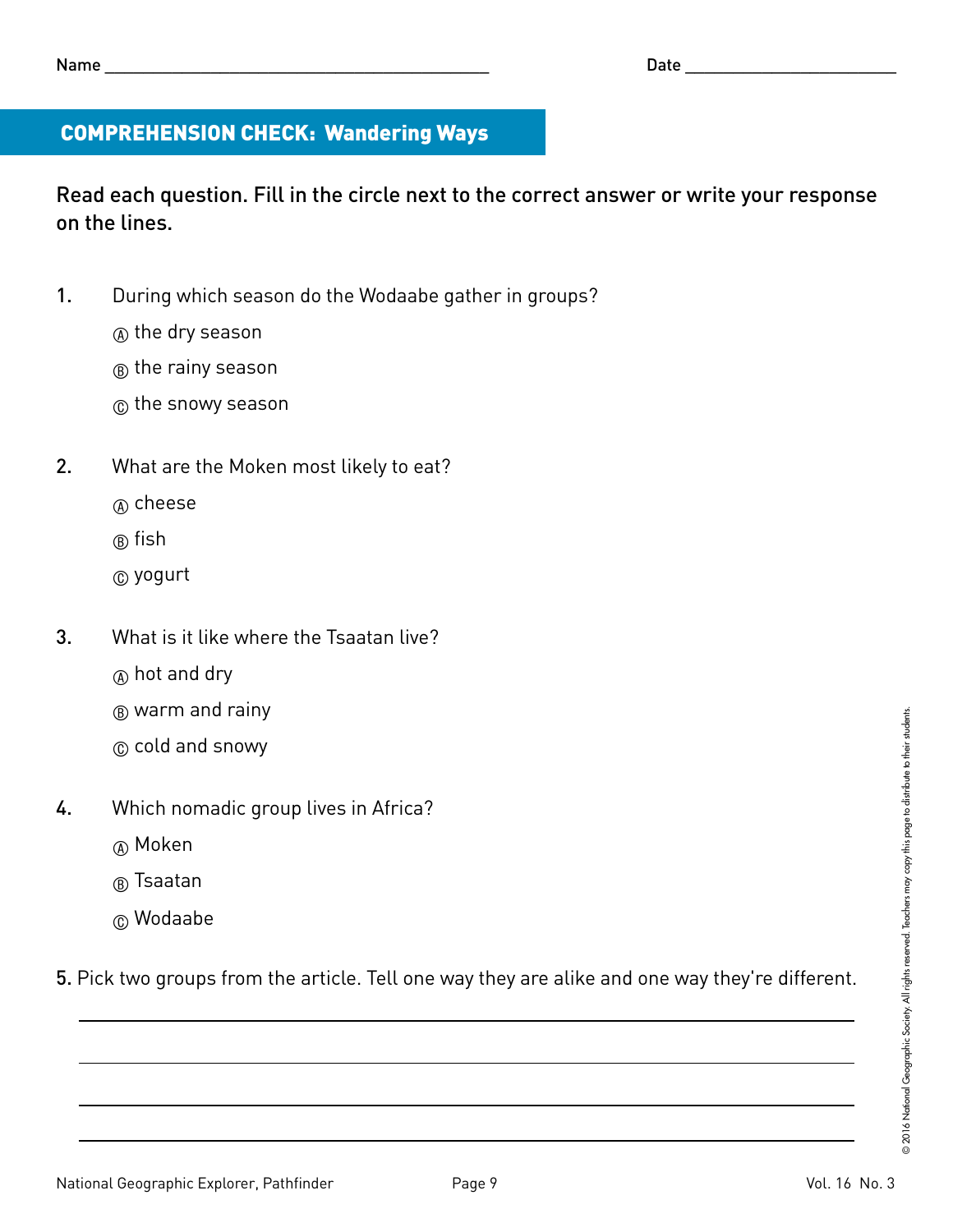### **Gotcha!**



#### **LANGUAGE ARTS**

#### **Objectives**

- Students will explore the meaning of vocabulary words in a variety of different ways.
- Students will use information in the article to explain the processes unusual predators use to catch prey.

#### **Resources**

- Vocabulary Assessment Master (page 14)
- Language Arts Assessment Master (page 15)

#### **Summary**

• The article "Gotcha!" introduces students to six predators and outlines the unusual methods they use to catch their prey.

#### **BUILD VOCABULARY AND CONCEPTS**

- **bioluminescence**
- **predator**
- **prey**

Read aloud each of the vocabulary words. As you do, poll the class to see how many students are familiar with each word. Then challenge volunteers to provide a scientific definition of each term.

Point out that this task was most likely easier with some of the words than others. **Say:** *As students, your vocabulary is constantly expanding. But many of the words you learn have multiple meanings. When reading about science, it's important to understand the scientific definition. And a great way to remember that more technical definition is to study the word in multiple ways.*

Give each student a copy of the **Vocabulary Assessment Master**. Instruct students to use this worksheet to explore the vocabulary words in four different ways: writing definitions, restating the definition in their own words, using the term in a sentence, and then drawing a picture to help them remember what the word means.

#### **READ**

Inform students that the purpose of this article is to introduce readers to six predators and explain the unusual methods they use to catch prey.

Tell students that hunting for prey is a process. **Say:** *To understand how a process works, you just have to follow the steps. The tricky part is to read closely enough that you find all of the steps. If you skip something important, what you're reading may not make much sense.*

Display pages 10-11 of the projectable magazine. Invite a volunteer to read aloud the headline and text. Challenge students to identify two of the surprising predators introduced in the article. (netwielding spiders, spitting fish) Brainstorm ideas about how animals like these might be able to catch their prey.

Give each student a copy of the **Language Arts Assessment Master**. Have students read the article on their own. As they do, instruct them select three predators from the article. Tell students to draw a picture that shows how the predator catches prey. Then have them explain the process each predator uses in four simple steps.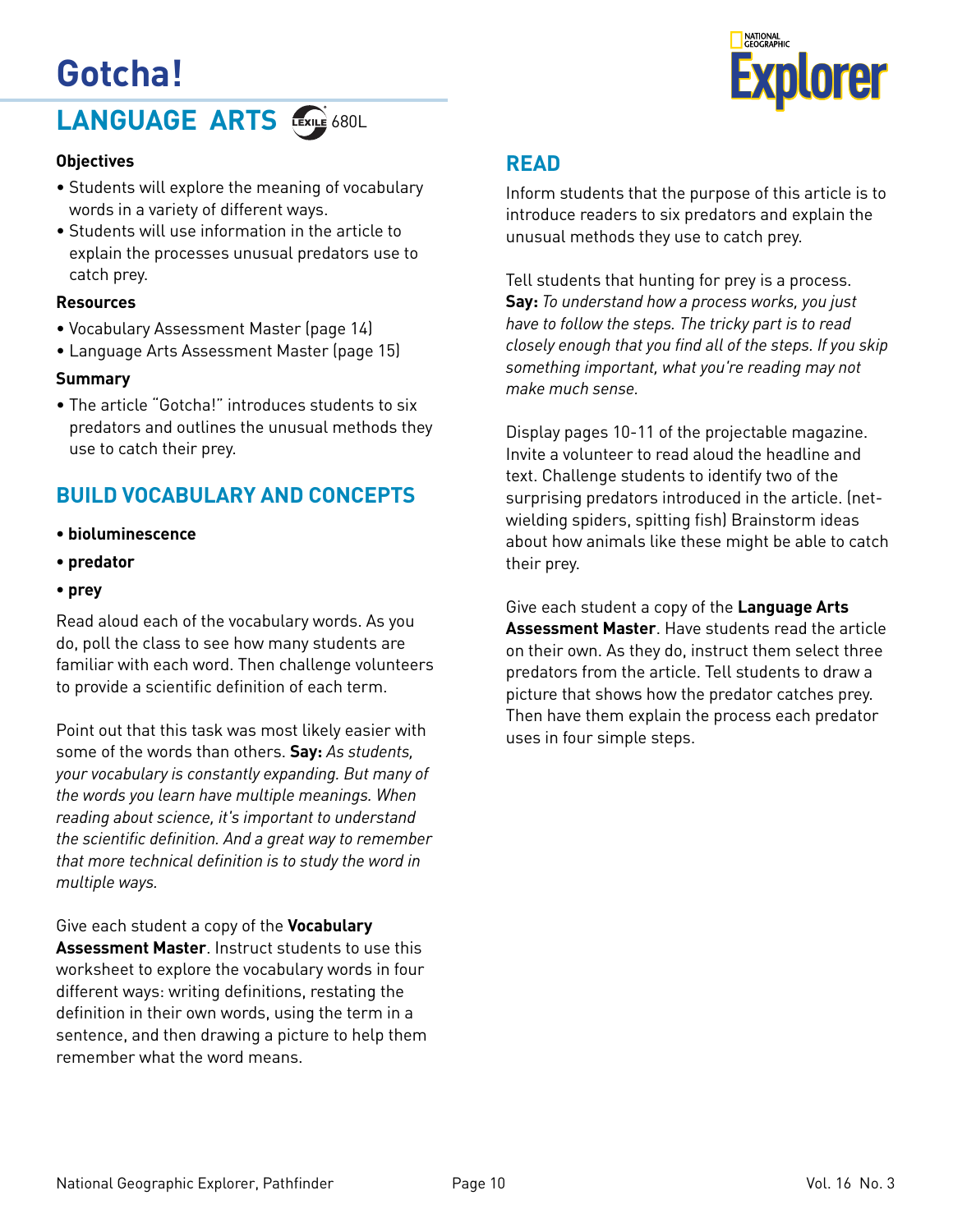# **Gotcha! Explorer**





Have students turn and talk to discuss what they learned about unusual predators. **Ask:** *What is a predator?* (an animal that kills and eats other animals) *What unusual method does a peacock mantis shrimp use to catch prey?* (It punches prey with its front limbs.) *How does an archerfish catch its prey?* (It spits a stream of water on it.)

• **Exploring Meanings** Inform students that it's essential for readers to understand the technical definition of words when reading about science. Without that knowledge, it's very difficult to understand the text. **Say:** *Once you do understand what scientific terms mean, not only can you follow along with the text but you can use the words correctly in new sentences of your own.* Challenge students to make accurate statements using each of the vocabulary words. Encourage them to use their **Vocabulary Assessment Masters** as resources. But remind them to be original. Students shouldn't restate sentences from the article. They should create new sentences of their own.

• **Explaining Processes** After reading the article, remind students that explaining processes is a strategy that people use to better understand what they're reading. Point out all the information they need can be found in order as they read the text. Have students share their **Language Arts Assessment Masters** in small groups. Instruct students to compare the steps they recorded. Then have them analyze how the pictures they drew help them understand each process.



#### **WRITE AND ASSESS**

You may want students to write about what they learned to assess understanding. Encourage students to reflect upon what they read and how it affected their ideas about the topic.

- *How does a netcasting spider catch prey?*
- *How do humpback whales catch prey with bubbles?*
- *What surprised you about what you read?*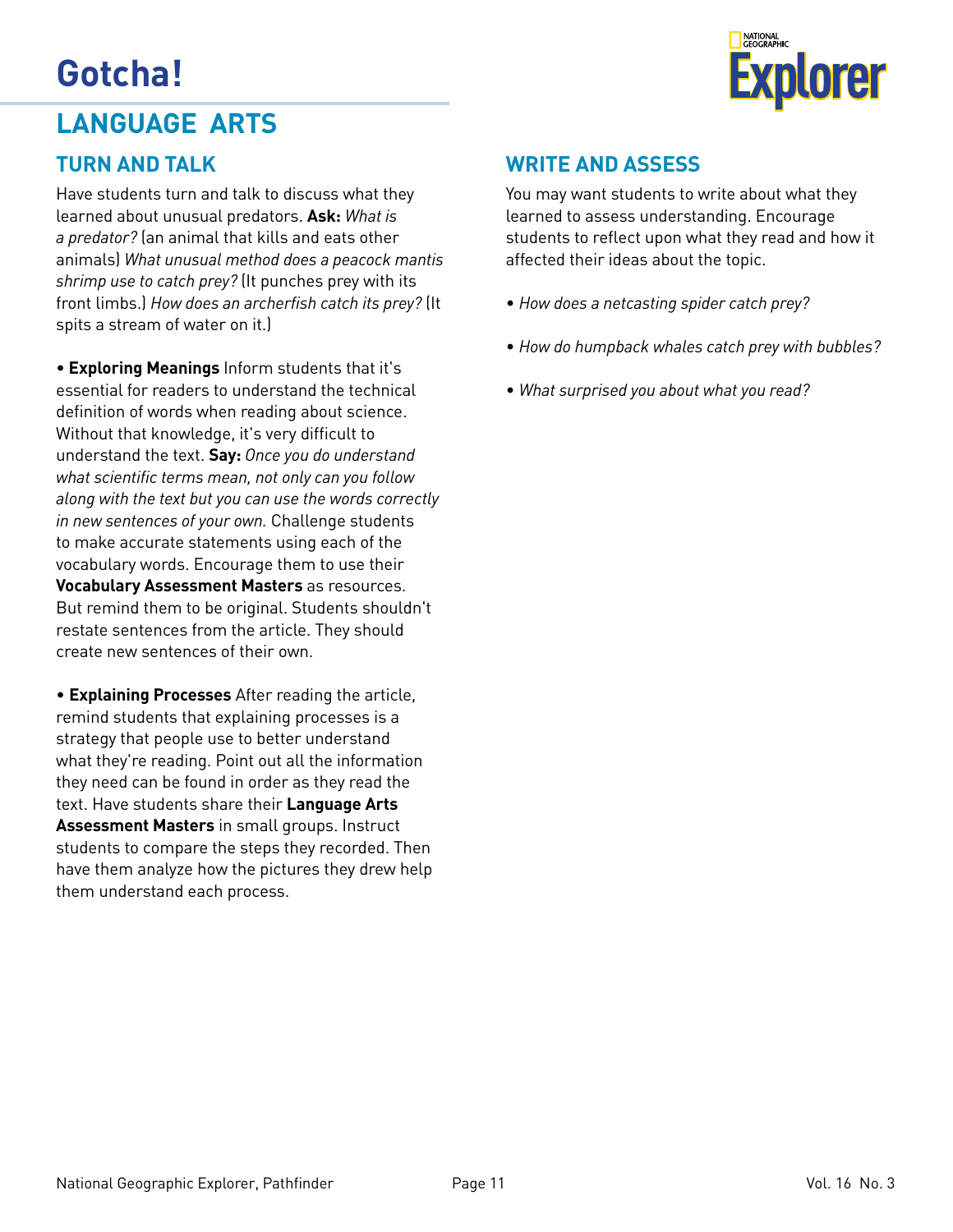

#### **SCIENCE**

#### **Objectives**

- Students will understand that some animals have special features or skills that help them hunt prey.
- Students will recognize that predators live in all types of environments.

#### **Resources**

- Content Assessment Master (page 16)
- "Creative Carnivores" poster (Teacher's Edition)
- Comprehension Check (page 17)
- "Gotcha!" Interactive Whiteboard (optional)

#### **Science Background**

All animals need food to live. Some animals get their food by eating other animals. They are predators, and the food they eat is their prey.

Predators use a variety of techniques to capture prey. Some are simply faster or stronger than the animals they pursue. Others utilize unique body parts or interesting techniques.

For example, the margay cat attracts monkeys with its voice. Its call sounds just like a baby monkey. The peacock mantis shrimp packs a strong punch. It can take down prey twice its size. Netcasting spiders spin and throw nets. And the archerfish spits a strong stream of water to knock prey off of branches into the water.

Many predators act alone. But some attack as a team. And even as a team, unique parts or unusual techniques can give predators an edge over their prey.

Glowworms, for example, have a bioluminescent shine. When hundreds of glowworms shine from the roof of a cave, they resemble a starry night. Unsuspecting insects, attracted by the light, fly straight into their sticky snares.

Humpback whales work together, too. They blow bubbles. The bubbles cause fish to rise and pack together into a tight ball. With one gulp, a whale can capture thousands of fish.

#### **ENGAGE**

#### **Tap Prior Knowledge**

Prior to conducting this activity, download images of several common predators, such as a lion, snake, eagle, or shark. As you display each photo for the class, have students identify the predator and its likely prey. Challenge students to explain how each predator hunts for prey.

#### **EXPLORE**

#### **Preview the Lesson**

Display pages 10-11 of the projectable magazine. Have students examine the animal in the photo. Inform the class that this photo shows a peacock mantis shrimp. Point out that the text says the animals in this article are all predators with amazing and unexpected hunting techniques. Brainstorm ideas about how this shrimp might catch its food.

#### **Set a Purpose and Read**

Have students read the article in order to understand that some animals have special features that help them hunt prey and that predators live in all types of environments.

#### **EXPLAIN**

#### **Recognizing Special Features and Skills**

After students read the article, display pages 12-13 of the projectable magazine. Highlight the subhead "Killer Mimic." Discuss reasons why this subhead is a good description of the special part or skill that a margay cat uses to catch prey. (The cat's voice mimics the sound of baby monkeys. This gets the attention of adults and draws them toward the cat.) Give each student a copy of the **Content Assessment Master**. With a partner, instruct students to record the article's subheads. If two subheads relate to the same animal, have students write them in the same box. Tell students to identify the animal featured in each section and the special part or skill it uses to catch prey. Challenge students to explain why each example is an unusual hunting technique.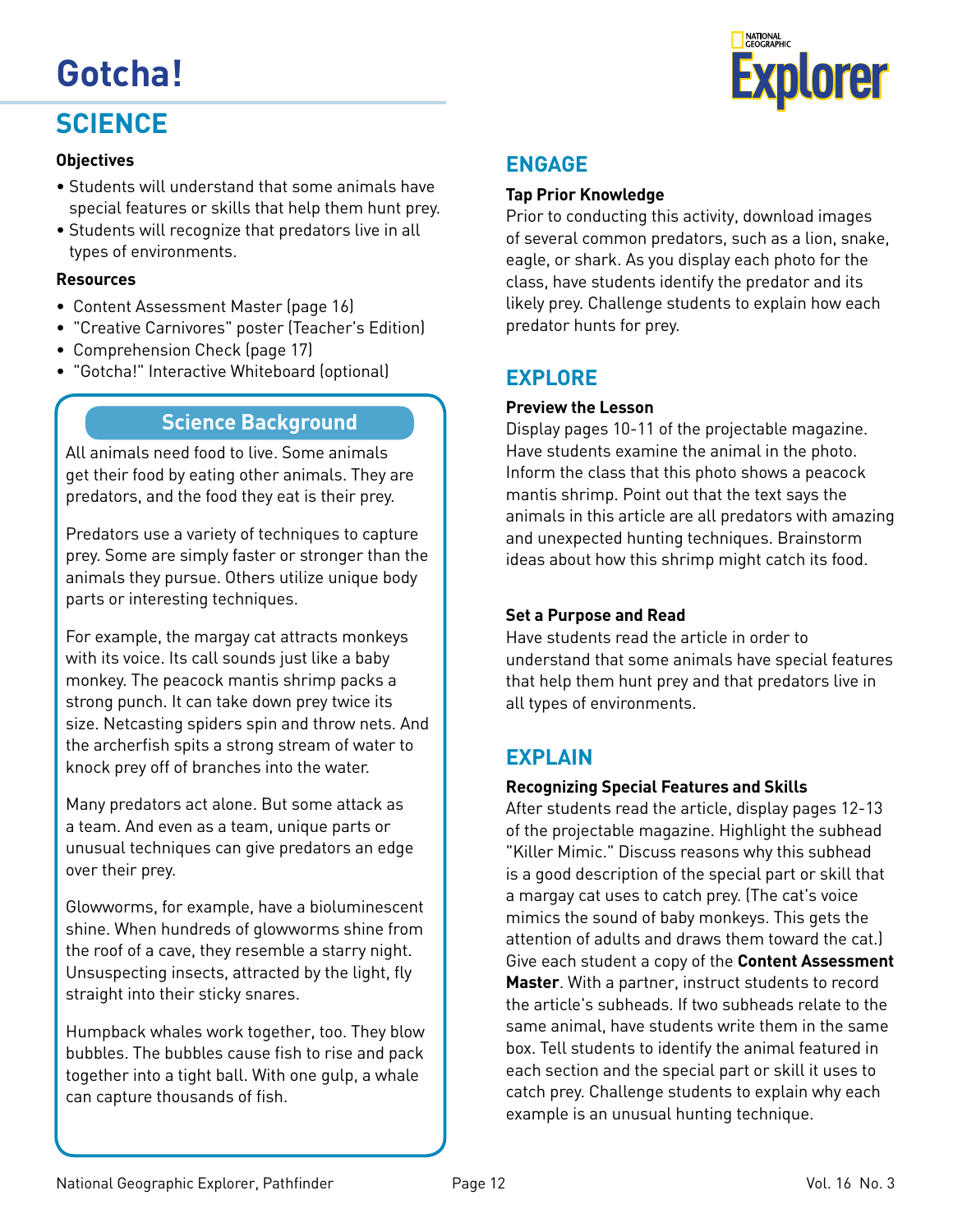

#### **SCIENCE**

#### **EXPLAIN**

#### **(continued)**

#### **Introducing More Creative Carnivores**

Display the **"Creative Carnivores" poster.** Discuss reasons why the poster's headline is appropriate for this topic. (Animals that hunt and eat other animals are carnivores. This article is about predators that hunt in unusual ways.) Invite volunteers to read aloud the information about each animal. Discuss how each carnivore hunts for food. Compare and contrast each one with the examples presented in the article.

#### **Exploring a World of Innovative Predators**

Instruct students to examine the article's photos in their student magazines. Tell them to focus on the background of each photo rather than the featured predator. **Ask:** *What do you notice?* Guide students to recognize that these predators live in a variety of different environments. Some live on land. Others live in water. Review the article for more details about where each predator lives. Have students study the animals on the **"Creative Carnivores" poster**, too. If necessary, have students conduct research to learn more about where each predators lives.

#### **ELABORATE**

#### **Find Out More**

Inform students that between the article and the **"Creative Carnivores" poster**, they learned about 10 predators that use unusual body parts or unexpected techniques when they hunt for prey. Divide the class into small groups. Instruct groups to conduct research to identify and learn about three more innovative predators. Invite groups to present what they learned to the class.

#### **Extend Your Thinking About Predators**

Remind students that the article told readers what unusual predators did to catch prey. But it didn't explain why. As a class, brainstorm reasons why each of these predators might have developed these unusual adaptations or techniques.

#### **EVALUATE**

Have students record their answers to the assessment questions in their science notebooks or on a separate sheet of paper.

- *What is bioluminescence?* (light produced by a chemical reaction in a living organism)
- *Which predator in the article uses bioluminescence to catch prey?* (glowworm)
- *Why does bioluminescence help this predator catch prey where it lives?* (Glowworms live in caves. It's dark inside caves. When they glow, insects fly toward them.)

If you wish, have students complete the **Comprehension Check** to assess their knowledge of concepts mentioned in the article. You may also wish to examine the optional **Interactive Whiteboard** lesson that accompanies this article.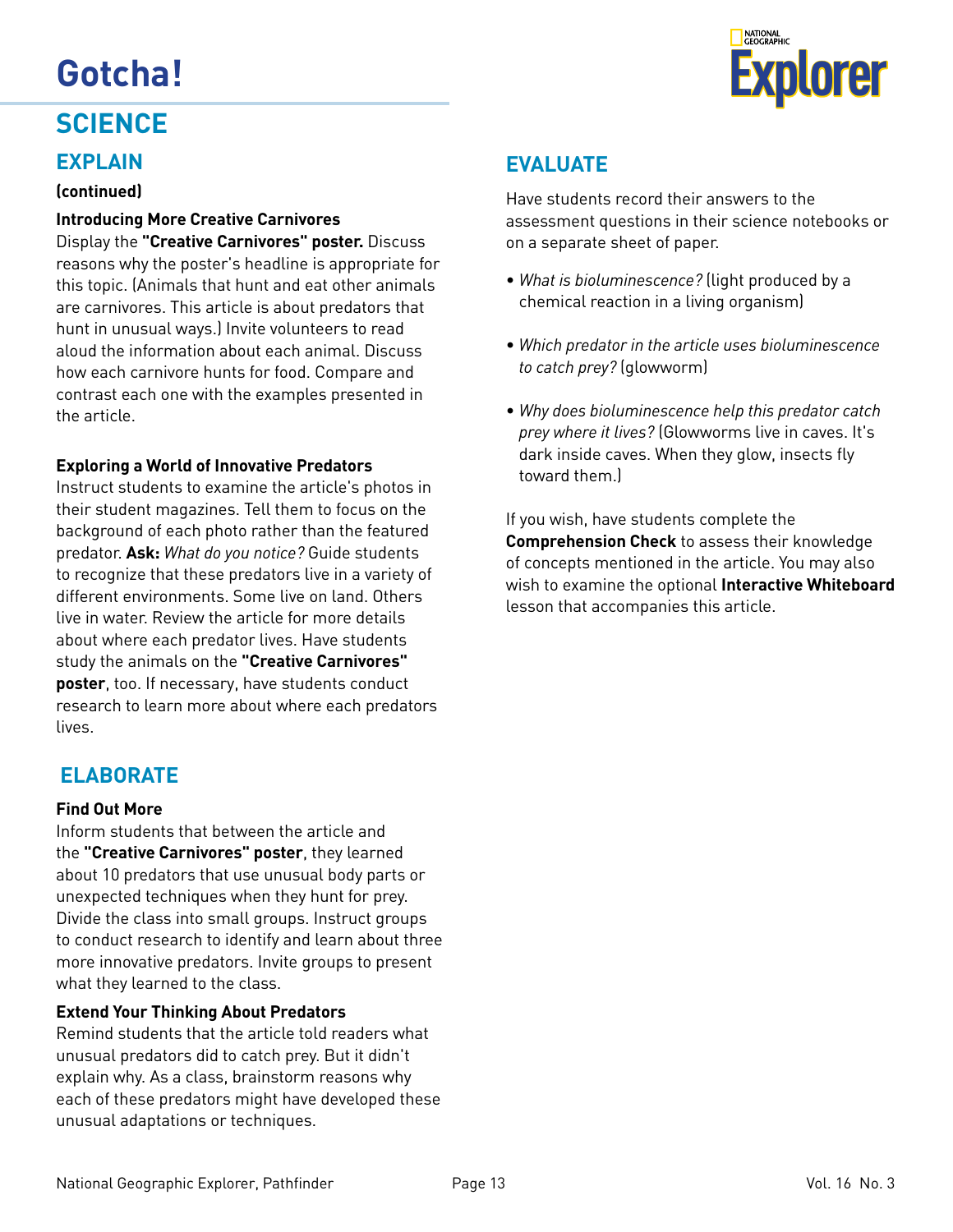#### VOCABULARY ASSESSMENT: Gotcha!

Use this organizer to examine each vocabulary word.

| Write the definition. |                   | Restate in your own words.  |
|-----------------------|-------------------|-----------------------------|
|                       | What is the word? |                             |
| Draw a picture.       |                   | Use the term in a sentence. |
|                       |                   |                             |



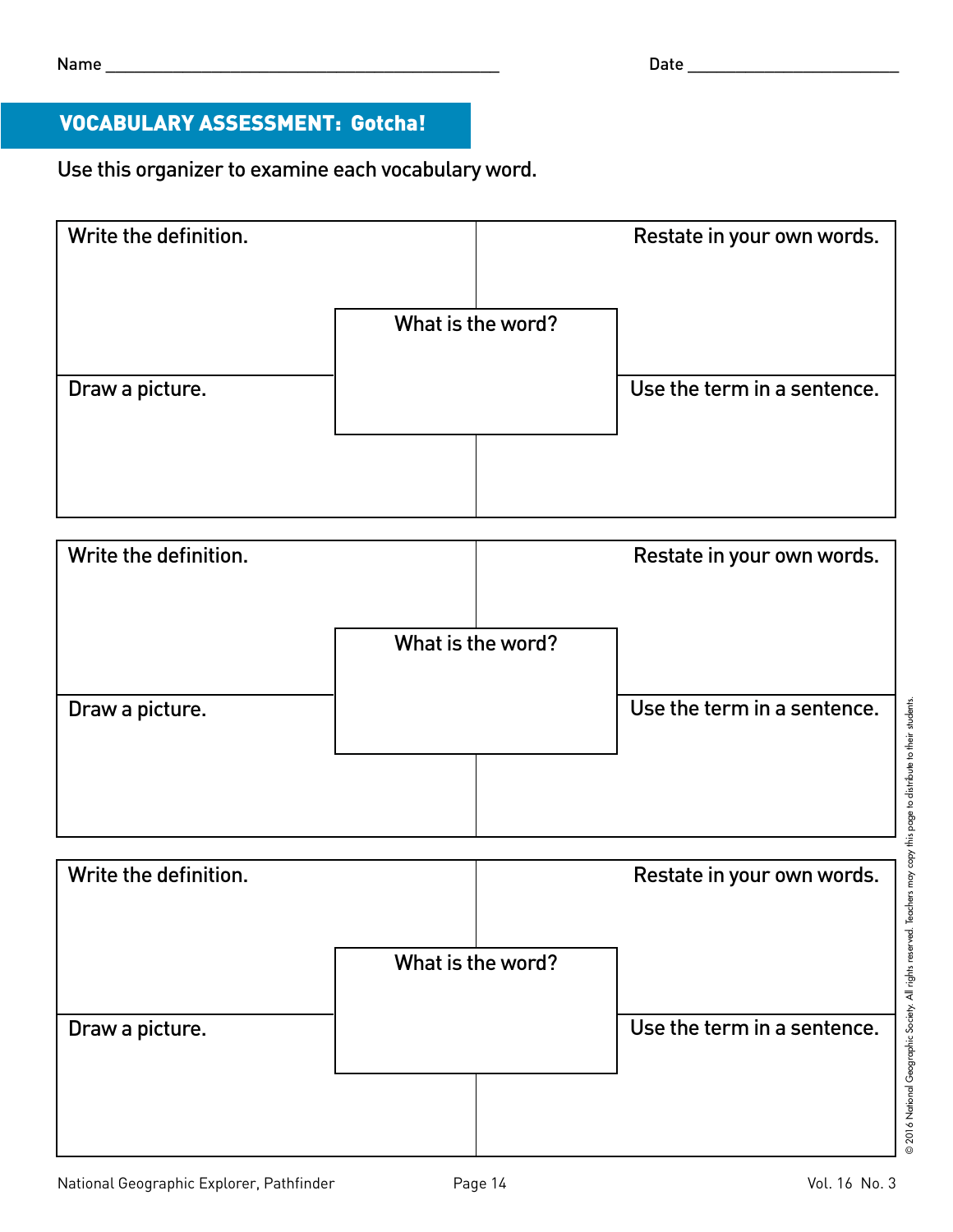#### LANGUAGE ARTS ASSESSMENT: Gotcha!

Identify three animals in the article. Draw a picture to show how each predator catches its prey. Explain what happens during each attack.

| Identify | Draw | Summarize |
|----------|------|-----------|
|          |      | 1.        |
|          |      | 2.        |
|          |      | 3.        |
|          |      | 4.        |
|          |      | 1.        |
|          |      | 2.        |
|          |      | 3.        |
|          |      | 4.        |
|          |      | 1.        |
|          |      | 2.        |
|          |      | 3.        |
|          |      | 4.        |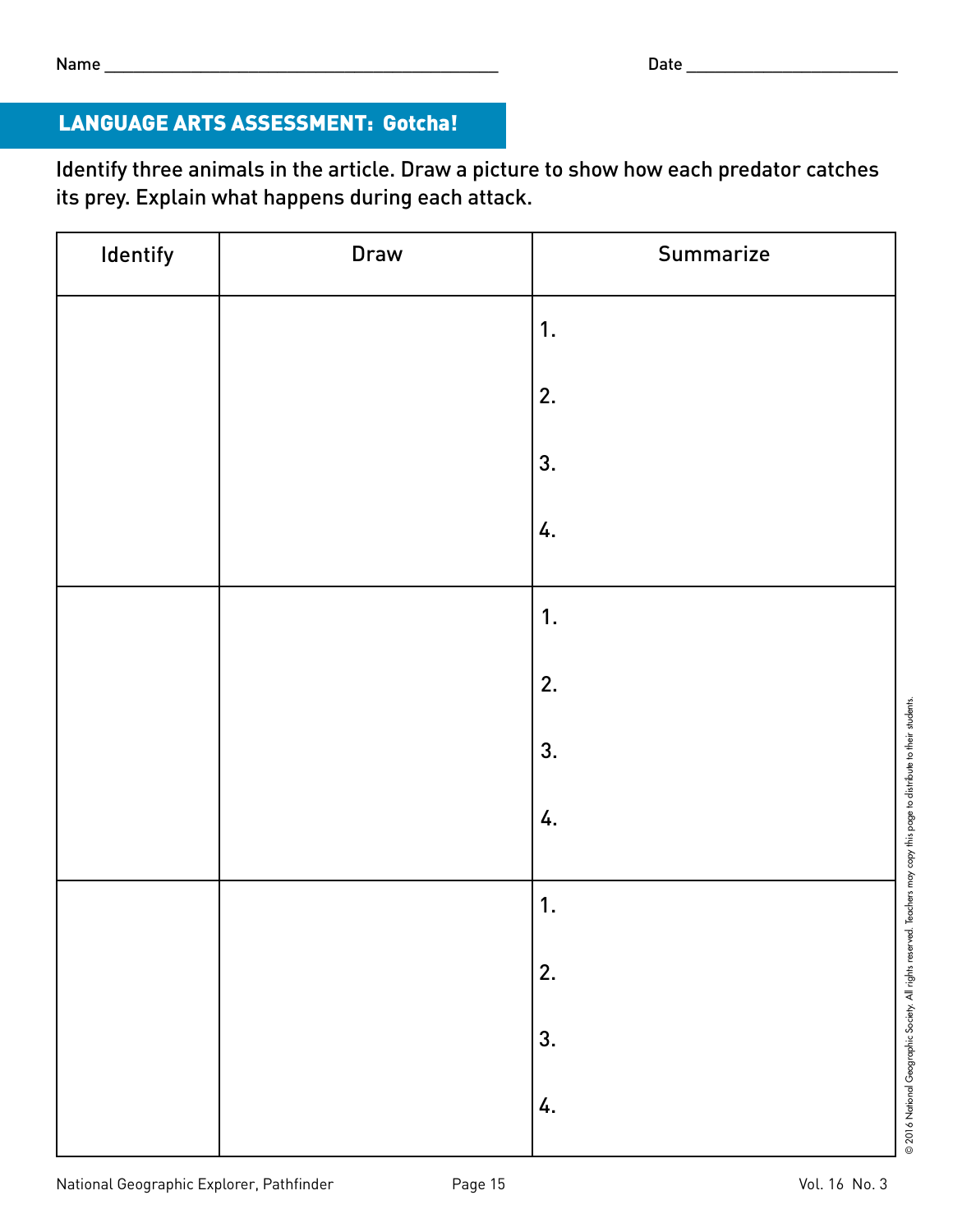| ֠ |
|---|

Date\_

# **CONTENT ASSESSMENT: Gotcha!** CONTENT ASSESSMENT: Gotcha!

Use this organizer to explore the unusual hunting techniques of each predator. Use this organizer to explore the unusual hunting techniques of each predator.

|  |  |  | Animal and Subhead(s) |
|--|--|--|-----------------------|
|  |  |  | <b>Animal</b>         |
|  |  |  | Part or Skill         |
|  |  |  | Why is this unusual?  |

© 2016 National Geographic Society. All rights reserved. Teachers may copy this page to distribute to their students.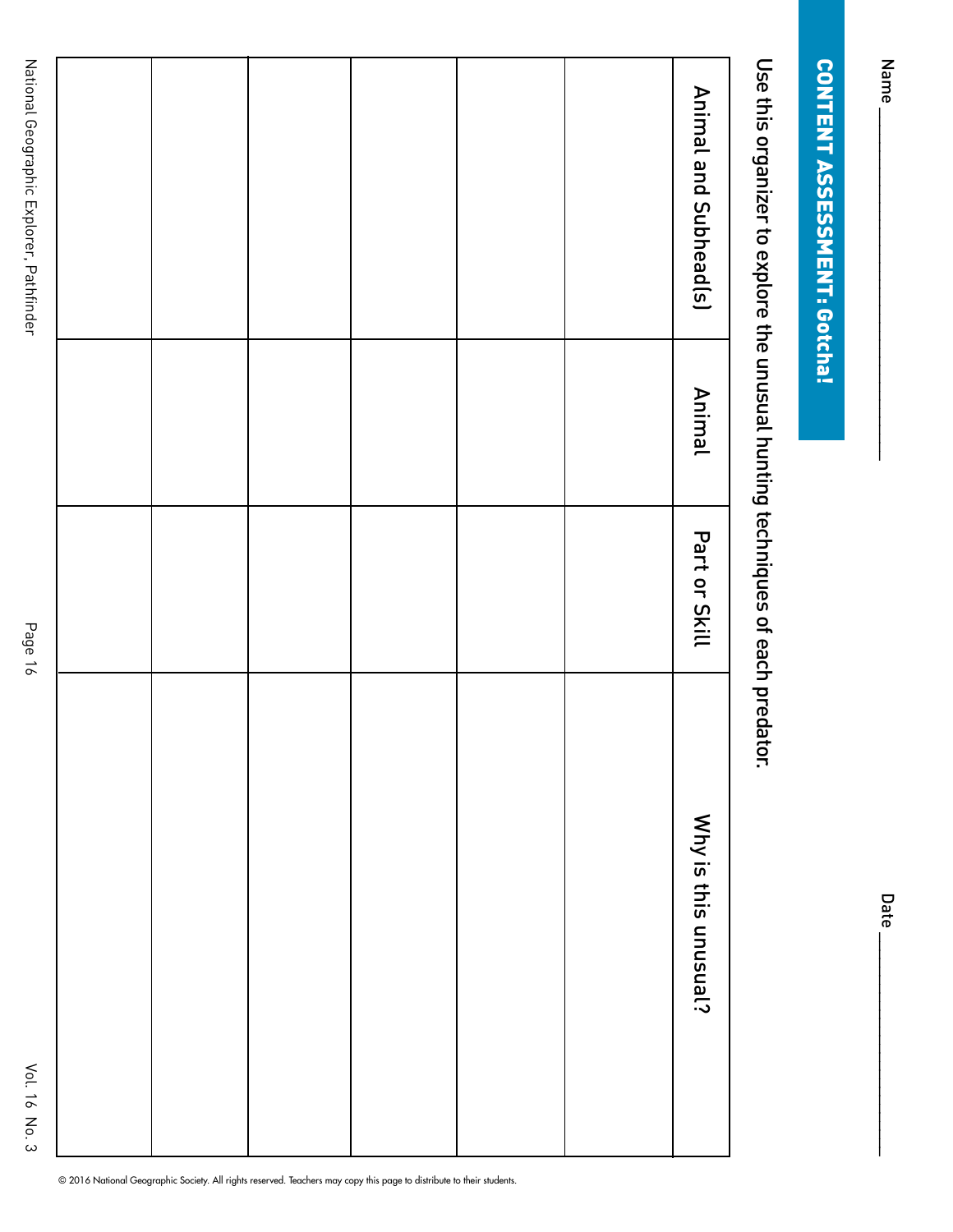#### COMPREHENSION CHECK: Gotcha!

#### Read each question. Fill in the circle next to the correct answer or write your response on the lines.

- 1. What does a margay cat do to catch prey?
	- $(A)$  copy
	- <sup>(B)</sup> punch
	- $\circ$  spit
- 2. Which predator drops something on its prey?
	- $\alpha$  archerfish
	- ® humpback whale
	- C netcasting spider
- 3. How are the glowworm and the margay cat alike?
	- (A) Both live in Australia.
	- $(B)$  Both attract prey to them.
	- C Both live in caves.
- 4. What technique does a humpback whale use to catch prey?
	- $\circ$  hide, approach, punch
	- B wait, spit, hit
	- $\circledcirc$  blow, rise, launch

5. Pick one predator from the article or poster. Describe its unexpected hunting technique.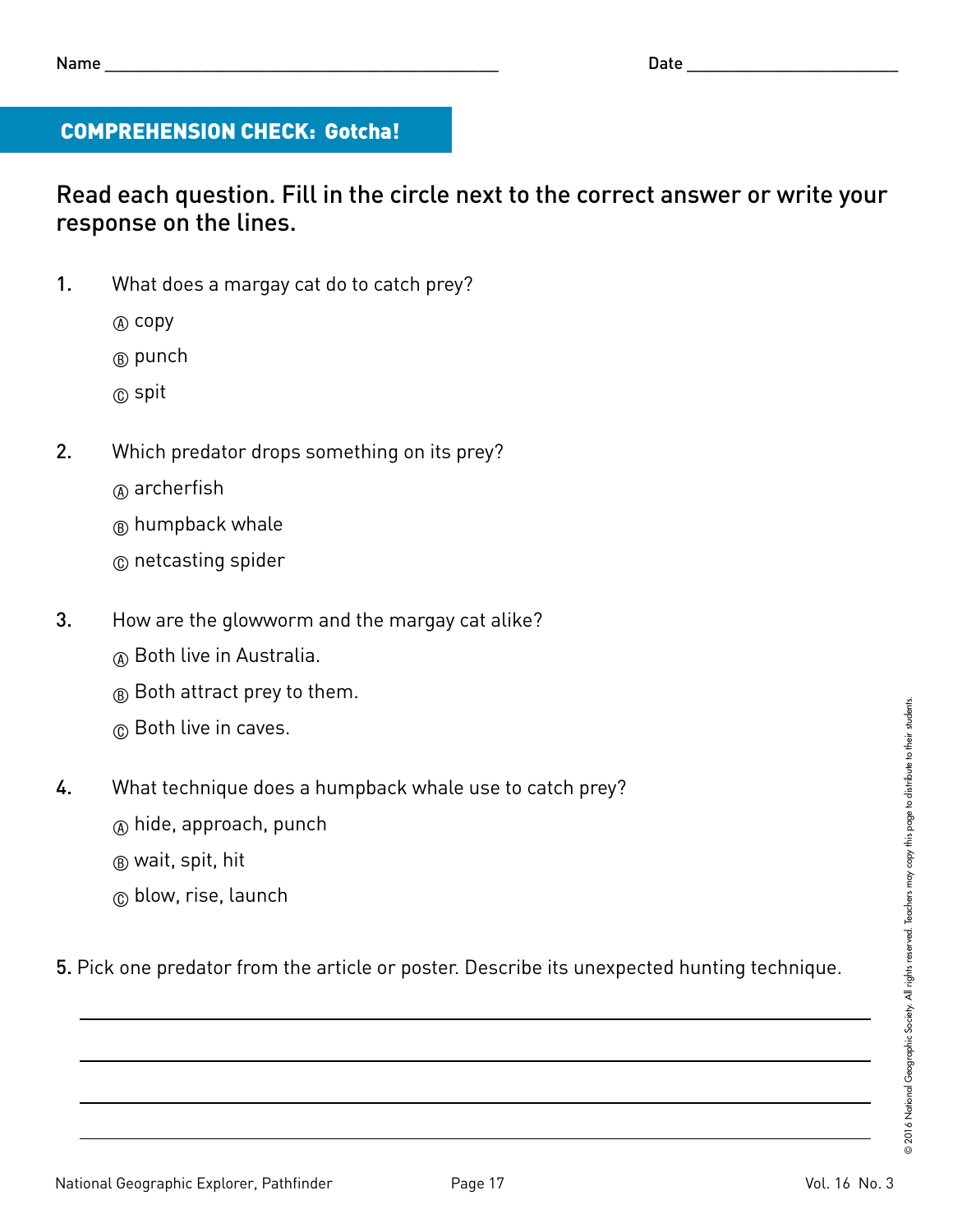# **Black Blizzard!**



#### **LANGUAGE ARTS**

#### **Objectives**

- Students will assess their familiarity with and knowledge of vocabulary words.
- Students will use details and examples to make inferences.
- Students will explain concepts based on information in the text.

#### **Resources**

- Vocabulary Assessment Master (page 22)
- Language Arts Assessment Master (page 23)

#### **Summary**

• The article "Black Blizzard!" uses specific examples to introduce readers to the phenomenon of dust storms. As they read, students will examine the science behind and impact of dust storms around the globe.

#### **BUILD VOCABULARY AND CONCEPTS**

- **agriculture**
- **dust**
- **haboob**
- **soil**

As a class, discuss the difference between familiarity and knowledge. Guide students to recognize that the more familiar you are with something, the more knowledge you have. Challenge students to explain how this concept applies to words when they read.

Display the vocabulary words on a word wall or on the whiteboard. Give each student a copy of the **Vocabulary Assessment Master**. Instruct students to write each word on their papers. Review the categories under the header "Familiarity with the Word." Tell students to make a checkmark to indicate how well they know each word.

Instruct students to write what they think each word means on their worksheets. Then display the Wordwise feature on page 23 of the projectable magazine. Have students write those definitions on their worksheets and compare them with the definitions they wrote.

#### **READ**

Let students know that the purpose of this article is to introduce them to dust storms. As they read, they will examine the science behind and impact of dust storms around the world.

Inform students that sometimes that as they read, they will find examples where the writer says exactly what she means. But other times, the writer gives clues. It is up to the reader to interpret and connect those clues and then come to a logical conclusion, or inference.

Display pages 18-19 of the projectable magazine. Read aloud the headline. Model how to make an inference. **Say:** *There are two words in this headline:*  black *and* blizzard*. Only one of those words seems to make sense. I know that a blizzard is a storm with strong winds. When I look at this photo, I can see that this man's hat is flying away. I can infer that the wind is blowing pretty hard here. This is a type of blizzard.*  Point out, however, that blizzards usually occur in winter when there's lots of snow. There is no snow in this photo. And the man isn't dressed for cold temperatures. **Ask:** *What is a black blizzard?* **Say:** *To figure this out, I need to look for more clues. I can see dark clouds in this photo. I also notice that the ground is bare and dry. Dry ground creates dust. My guess is that dirt is blowing around in those clouds. A black blizzard must be a giant dust storm. To know for sure, I'll need to read the article.*

Give each student a copy of the **Language Arts Assessment Master**. Have students read the article on their own. As they do, instruct them to record three questions they have about the text. Challenge them to find clues in the photos and text that help answer each question. Then have them write what they already know about each subject. Challenge students to make logical inferences based on the information they have recorded.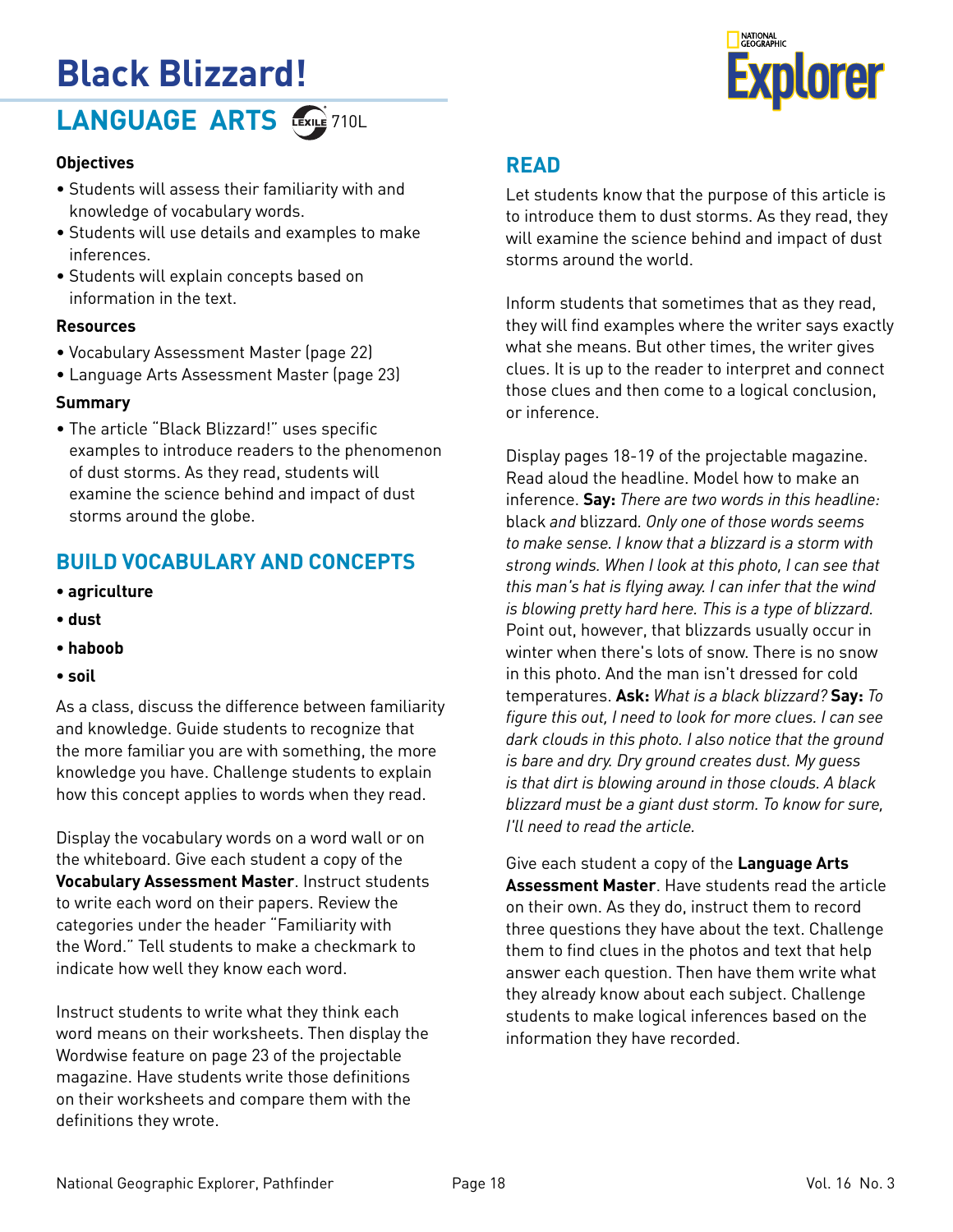

#### **LANGUAGE ARTS**

#### **TURN AND TALK**

Have students turn and talk to discuss what they learned about dust storms. **Ask:** *What is dust?* (dry powder consisting of tiny particles of earth) *What besides dust flies around during a dust storm?* (sand and soil) *What caused the Dust Bowl in the 1930s?* (It didn't rain for years. No crops grew, so the dry soil was blown into the air.) Encourage students to share other facts they learned about dust storms.

• **Make Inferences** Remind students that an inference isn't a wild guess. It's a logical conclusion based on information in the text. **Say:** *Writers want readers to understand any inferences they make, so they try to leave a clear path of clues for readers to follow.* Have students share their **Language Arts Assessment Masters** with a partner. Did students investigate the same questions? Did they make the same inferences? Have students share the clues they found with their partners. Challenge them to explain how the clues and what they already knew led them to each logical conclusion.

• **Explain Concepts** After reading the article, **say:** *One way to see if you understand information is to try to tell someone else about the topic. If you can't explain the concept, you might need to read the article again.* Have students turn and talk to explain to a partner why people think an ancient dust storm buried 50,000 soldiers in the Sahara. Prompt discussion with questions.

#### **WRITE AND ASSESS**

You may want students to write about what they learned to assess understanding. Encourage students to reflect upon what they read and how it affected their ideas about the topic.

- *What is it like during a dust storm?*
- *How can dust storms impact the areas where they occur? How can they impact areas far away?*
- *What surprised you about what you read?*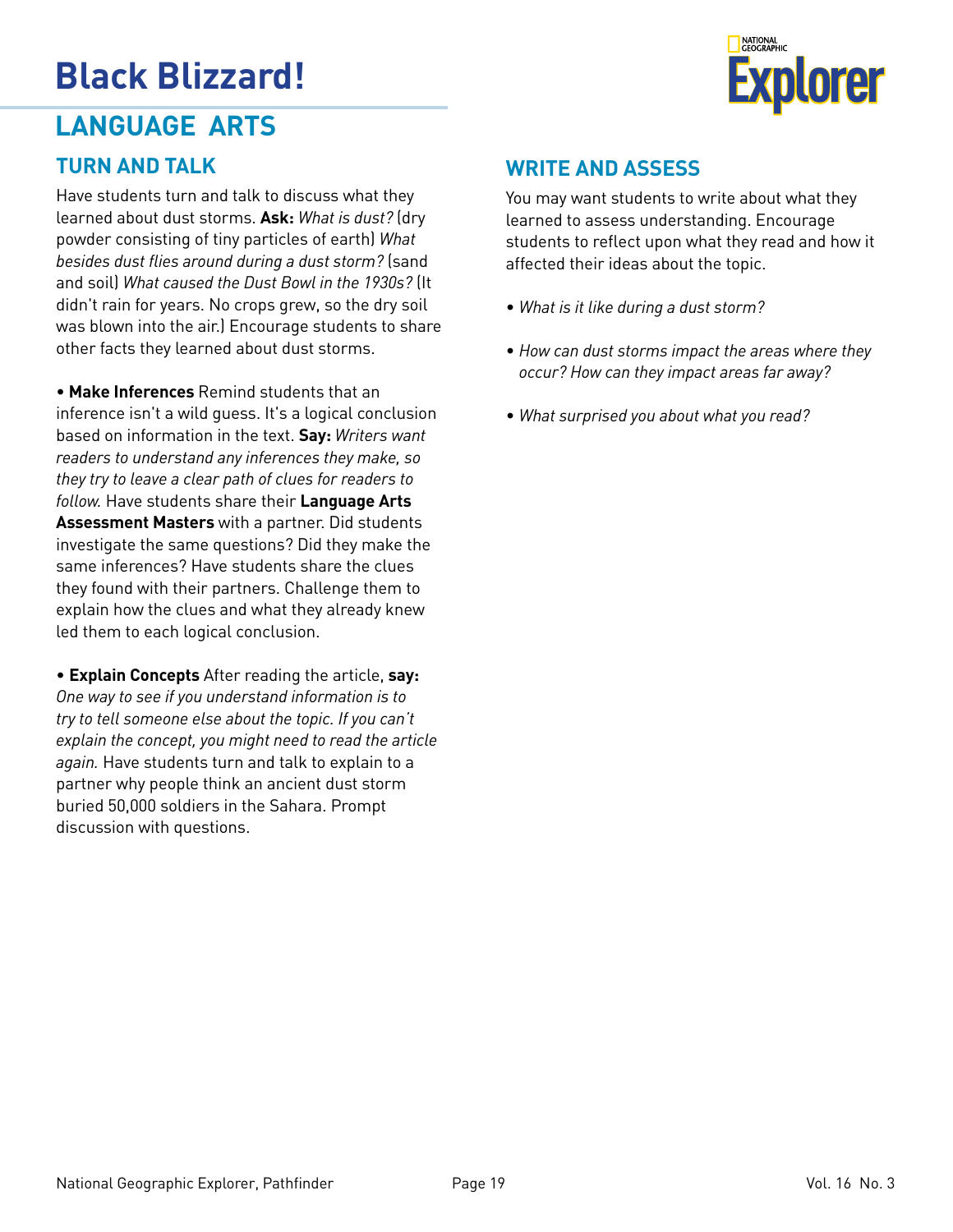# **Black Blizzard! Explorer**

#### **SCIENCE**

#### **Objectives**

- Students will understand what a dust storm is.
- Students will recognize how dust storms can change the landscape.

#### **Resources**

- Content Assessment Master (page 24)
- Comprehension Check (page 25)

#### **Science Background**

Dust is a fine, dry powder consisting of tiny particles of earth. It is heavy enough to see and light enough to be carried by wind. And if enough dust is available, it can contribute to a storm that reaches thousands of meters high.

A dust storm can form over any dry region of Earth. This includes deserts, dried up lake beds, and even farmland or pastureland that has become exposed and dry.

As wind blows across areas like these, dust clouds begin to form. Particles of dust and sand bounce off each other. This keeps the particles aloft. If they happen to become caught in a thunderstorm, a violent dust storm called a haboob can occur.

Dust storms happen all over the world. Their effects can be harmful to people, who find it difficult to see or breathe.

They can also be harmful to the areas where they occur. In 1983, a dust storm struck Melbourne, Australia. In the end, the storm dumped more than 1,000 tons of dust on the city. It took many years and millions of dollars to repair the damage.

On the other hand, this dust may also settle in open farmland areas. Over time, those deposits of dust can develop into fertile soil where many crops can grow.

#### **Tap Prior Knowledge**

Give each student a piece of plain white paper. Now inform them that they have 10 seconds to draw a picture of a black blizzard. When time is up, examine the results. How many students drew something resembling a dark, fat tornado? As a class, discuss what could have caused this storm to be black. Discuss reasons why it would be swirling.

#### **EXPLORE**

#### **Preview the Lesson**

Display pages 18-19 of the projectable magazine. As students examine the image, read aloud the headline and subhead. Invite students to share their opinions about what happens when fine dust, soil, and sand are captured by a turbulent wind. Encourage them to search for clues in the photo.

#### **Set a Purpose and Read**

Have students read the article in order to understand what a dust storm is and to recognize how dust storms can change the landscape.

#### **EXPLAIN**

#### **Understanding Dust Storms**

Assign each student a partner. Give pairs five minutes to examine the article's photos. Based on what they see, challenge each pair to write a succinct definition of a dust storm. Reunite as a class to share and compare the results. Guide the class to understand that a dust storm is a dangerous event in which clouds of dust and sand churn across Earth's dry regions. These storms can suddenly strike with little warning. A dust storm may rise thousands of meters high. Have students rejoin their partners. Give each student a copy of the **Content Assessment Master**. Instruct pairs to review the article for details that explain what causes a dust storm to occur.

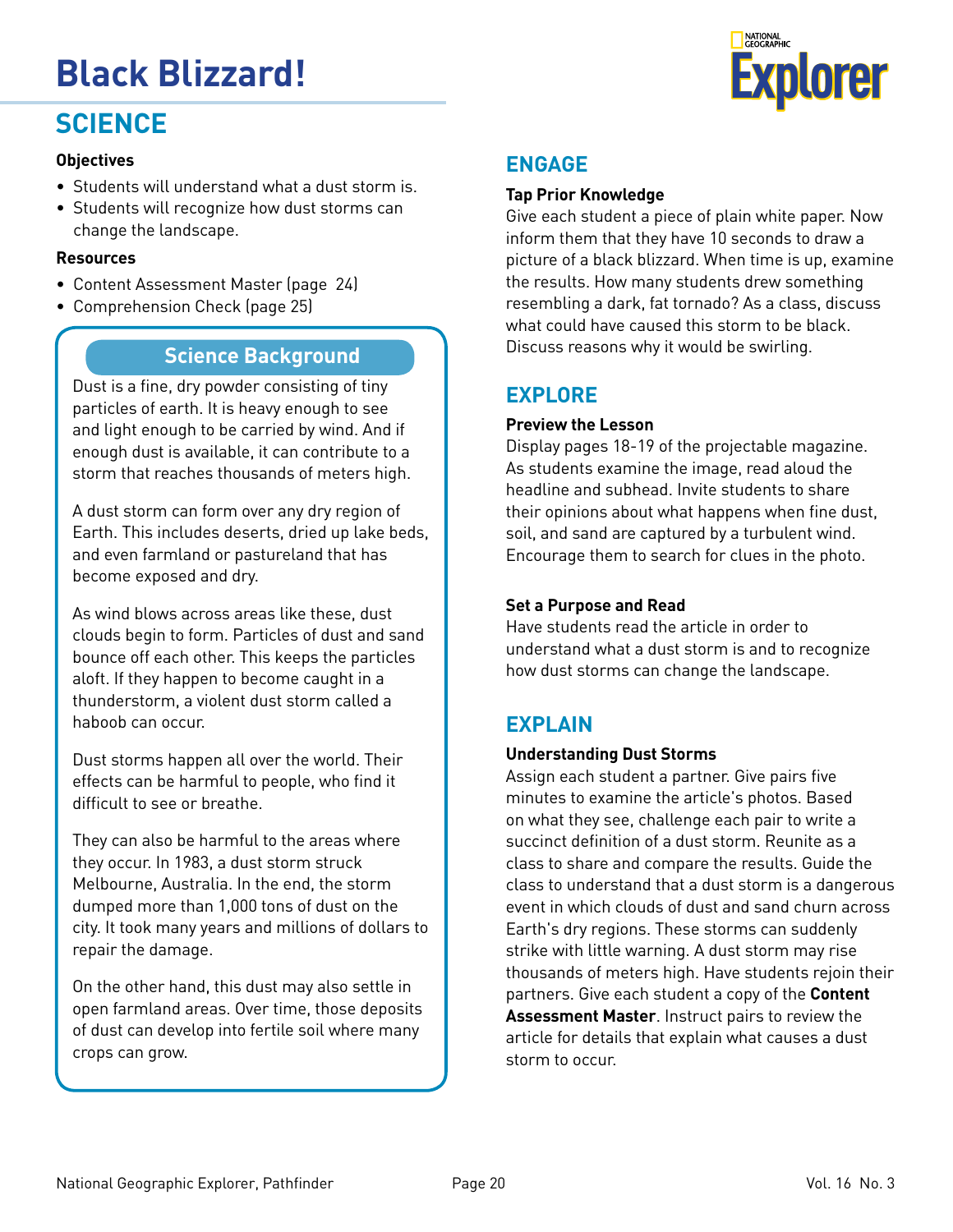

#### **SCIENCE**

#### **EXPLAIN**

#### **(continued)**

**Recognizing How Dust Storms Change the Land**  Remind students that dust storms are turbulent winds that capture fine dust, soil, and sand and move it around. **Say:** *All of those particles came from somewhere. And when those winds stop, all of that dust, soil, and sand has to go someplace new.* As a class, discuss how this could change the land. Then divide the class into small groups. Assign each group one section of the article. Instruct groups to reread their assigned sections to note how a dust storm changed the land. Instruct students to add this information to the bottom of their **Content Assessment Masters**.

#### **ELABORATE**

#### **Find Out More**

Remind students that a haboob is a violent dust storm or sandstorm. Inform the class that although the word *haboob* has Arabic origins, storms like these develop in many parts of the world. With a partner, have students conduct research to learn more about haboobs. Invite students to share what they learned in small groups.

#### **Extend Your Thinking About Dust Storms**

Inform students that dust storms are not to be taken lightly. One immediate concern is people's health. But there are long-term effects, too. Clean-up costs can be astronomical. As a class, brainstorm a list of short-term and long-term effects. Challenge students to identify any benefits that might arise in the aftermath of a dust storm. (After the dust settles, it can turn into a rich soil where plants can grow.)

#### **EVALUATE**

Have students record their answers to the assessment questions in their science notebooks or on a separate sheet of paper.

- *Which type of dust storm is especially violent?* (haboob)
- *What causes lightning to occur inside a dust storm?* (Dust particles rub together.)
- *Where do dust storms occur?* (across Earth's dry regions)

If you wish, have students complete the **Comprehension Check** to assess their knowledge of concepts mentioned in the article.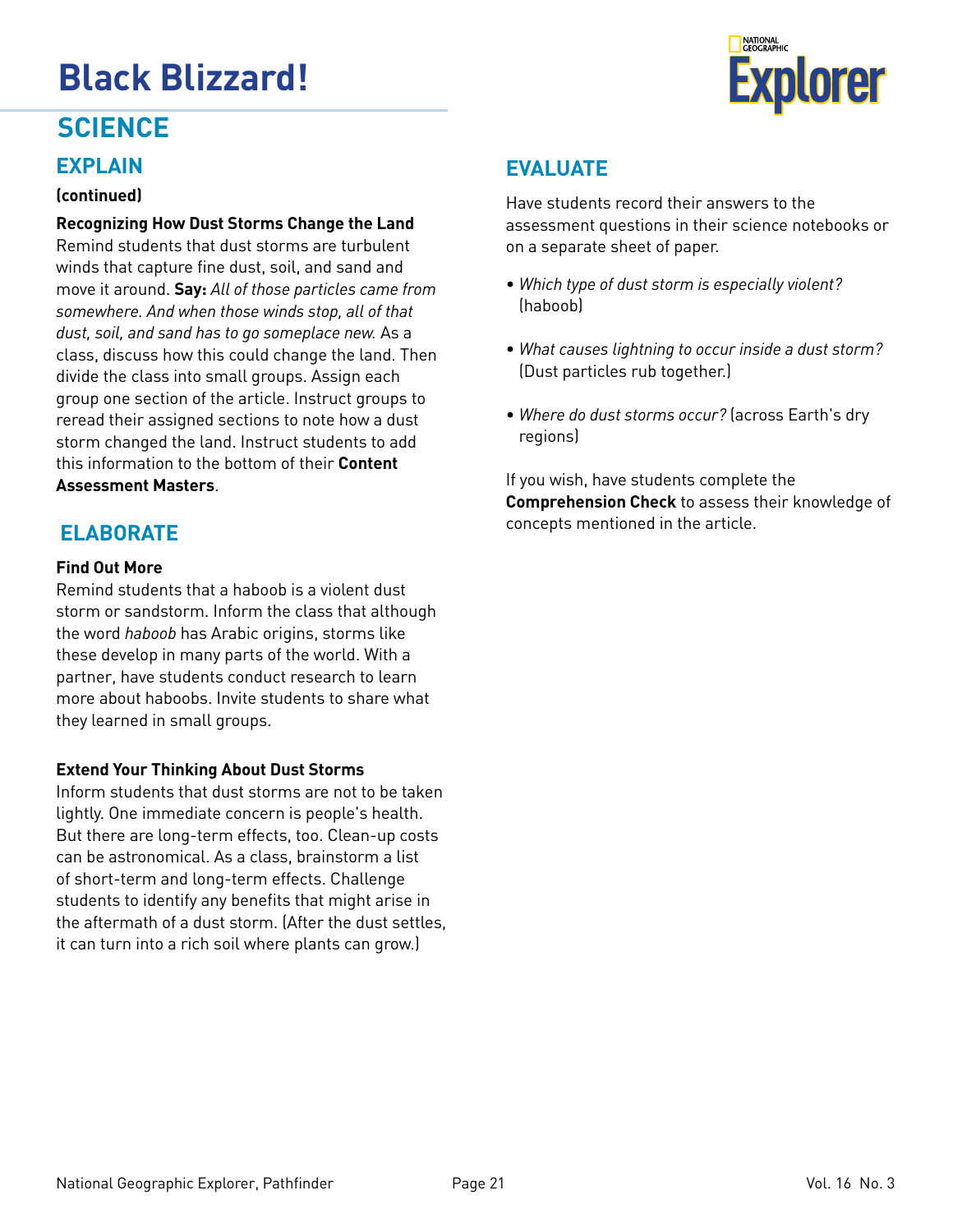| <b>Mord</b>                              | know the           | <b>Familiarity with the Word</b><br>I've seen or | Record information from the article apoct each vocapulary vord.<br>I don't know | What I t<br>hink the<br>Knowledge of the Word | How the article |
|------------------------------------------|--------------------|--------------------------------------------------|---------------------------------------------------------------------------------|-----------------------------------------------|-----------------|
|                                          | word very<br>well. | word before.<br>heard the                        | the word.                                                                       | word means:                                   |                 |
|                                          |                    |                                                  |                                                                                 |                                               |                 |
|                                          |                    |                                                  |                                                                                 |                                               |                 |
|                                          |                    |                                                  |                                                                                 |                                               |                 |
|                                          |                    |                                                  |                                                                                 |                                               |                 |
| National Geographic Explorer, Pathfinder |                    |                                                  |                                                                                 | Page 22                                       |                 |

© 2016 National Geographic Society. All rights reserved. Teachers may copy this page to distribute to their students.

Name \_\_\_\_\_\_\_\_\_\_\_\_\_\_\_\_\_\_\_\_\_\_\_\_\_\_\_\_\_\_\_\_\_\_\_\_\_\_\_\_\_ Date \_\_\_\_\_\_\_\_\_\_\_\_\_\_\_\_\_\_\_\_\_\_\_\_\_\_ **Date** 

VOCABULARY ASSESSMENT: Black Blizzard!

**VOCABULARY ASSESSMENT: Black Blizzard!** 

Name<sub>-</sub>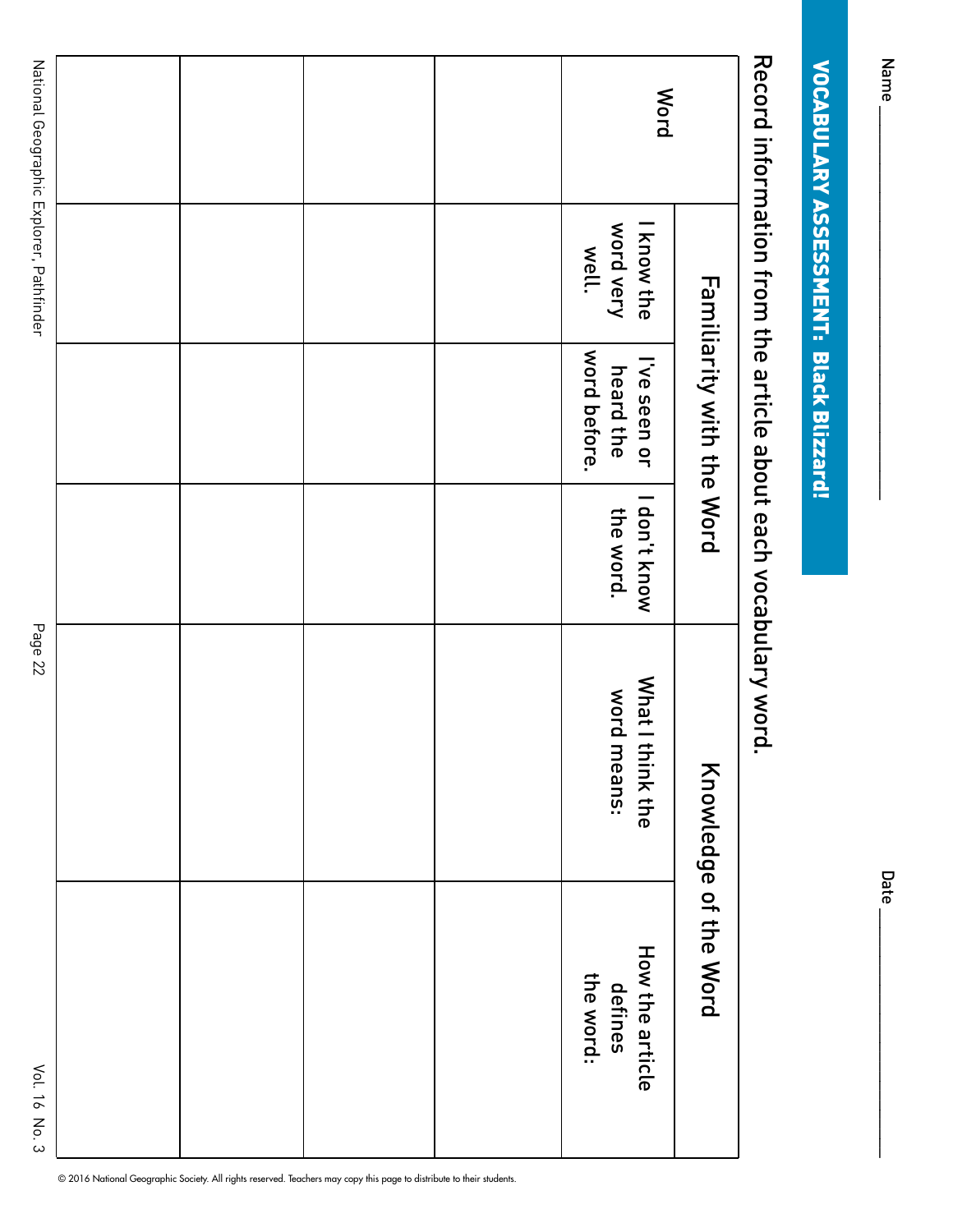| ٠<br>Jate |
|-----------|

Use this organizer to make three inferences about black blizzards. Use this organizer to make three inferences about black blizzards.

|  | Questions   Have      |
|--|-----------------------|
|  | Clues   Found         |
|  | <b>Mhat I</b><br>Know |
|  | What I Infer          |

© 2016 National Geographic Society. All rights reserved. Teachers may copy this page to distribute to their students.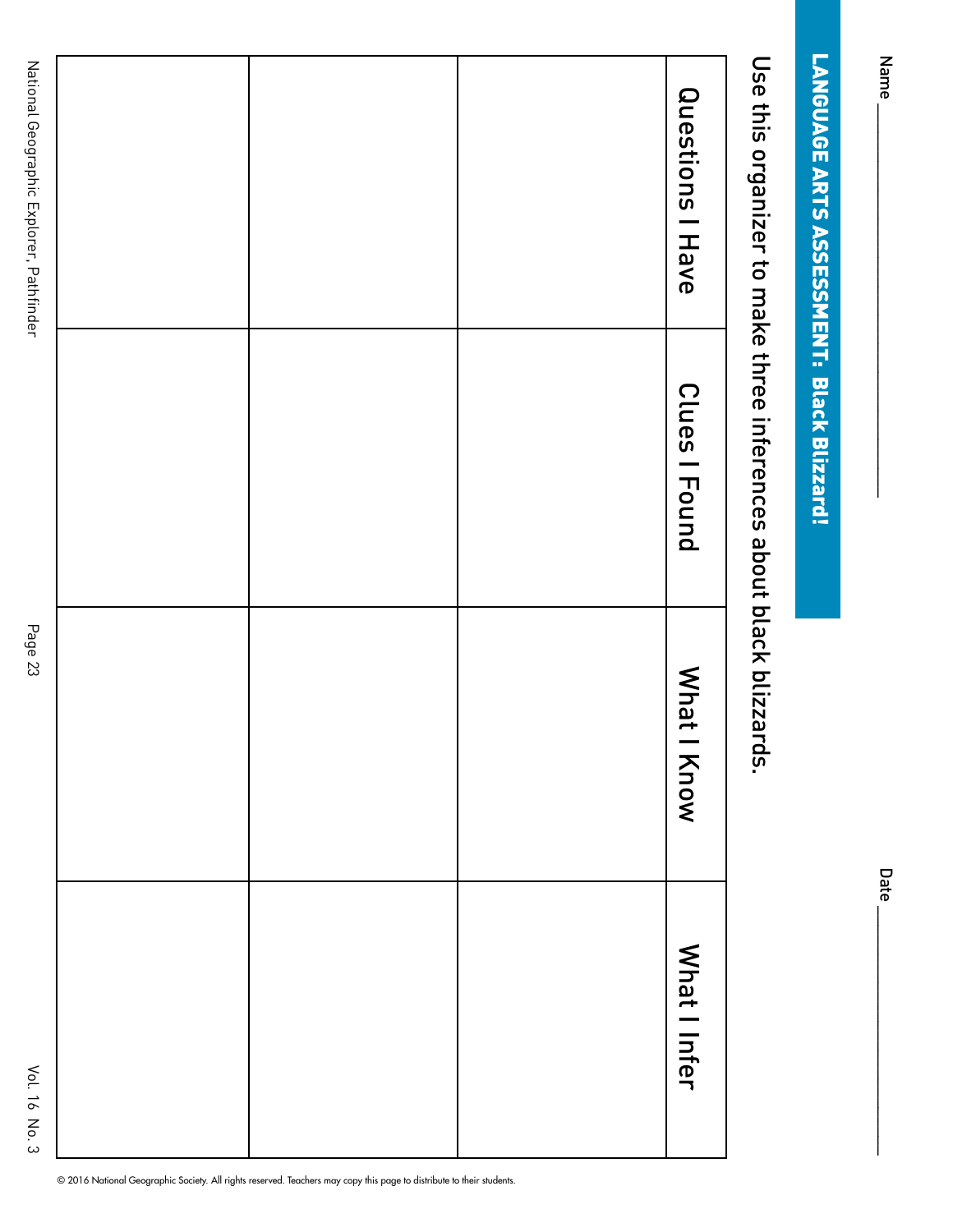#### CONTENT ASSESSMENT: Black Blizzard!

Explain what happens when a dust storm occurs. Summarize how a dust storm can change the land.

| First:   |  |  |                                                              |
|----------|--|--|--------------------------------------------------------------|
|          |  |  |                                                              |
|          |  |  |                                                              |
|          |  |  |                                                              |
|          |  |  |                                                              |
| Next:    |  |  |                                                              |
|          |  |  |                                                              |
|          |  |  |                                                              |
|          |  |  |                                                              |
|          |  |  |                                                              |
|          |  |  |                                                              |
| Then:    |  |  |                                                              |
|          |  |  |                                                              |
|          |  |  |                                                              |
|          |  |  |                                                              |
|          |  |  |                                                              |
|          |  |  |                                                              |
| Finally: |  |  | Teachers may copy this page to distribute to their students. |
|          |  |  |                                                              |
|          |  |  |                                                              |
|          |  |  |                                                              |
|          |  |  |                                                              |
|          |  |  |                                                              |
| Summary: |  |  |                                                              |
|          |  |  |                                                              |
|          |  |  |                                                              |
|          |  |  | 2016 National Geographic Society. All rights reserved.       |
|          |  |  |                                                              |
|          |  |  |                                                              |
|          |  |  |                                                              |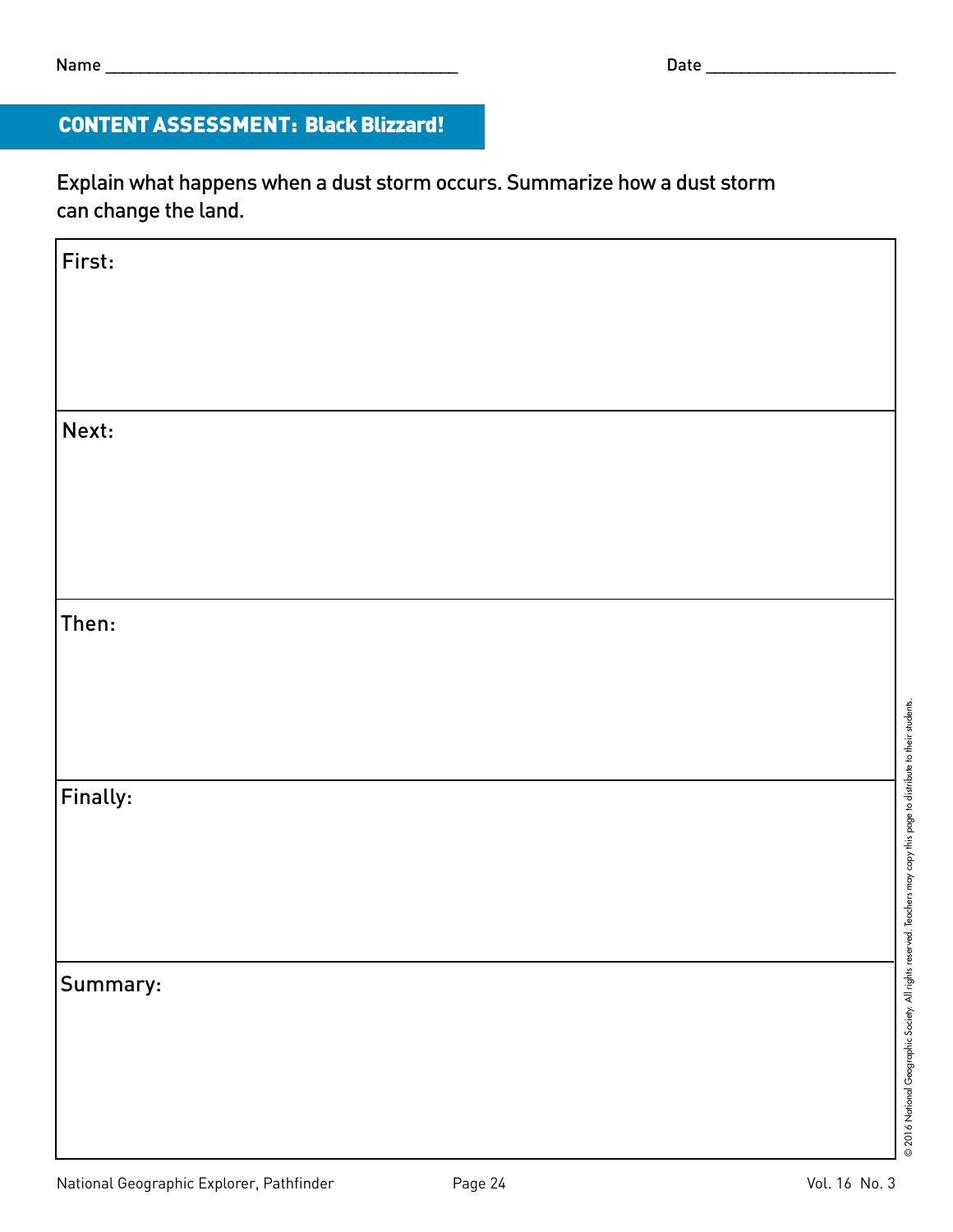#### COMPREHENSION CHECK: Black Blizzard!

Read each question. Fill in the circle next to the correct answer or write your response on the lines.

- 1. What are the ingredients of a dust storm?
	- $\circledR$  water, soil, and wind
	- $(B)$  dust or sand, soil, and wind
	- C water, dust or sand, soil
- 2. What kind of soil makes it easy for a dust storm to form?
	- A wet, heavy soil
	- $(B)$  exposed, dry soil
	- C soil where many plants grow
- 3. Which word best describes a haboob?
	- A small
	- B quiet
	- C violent
- 4. How far can the dust in a sand storm travel?
	- $\alpha$  just a few kilometers
	- $\circledR$  up to 100 kilometers
	- C thousands of kilometers
- 5. What causes a dust storm to turn into a haboob?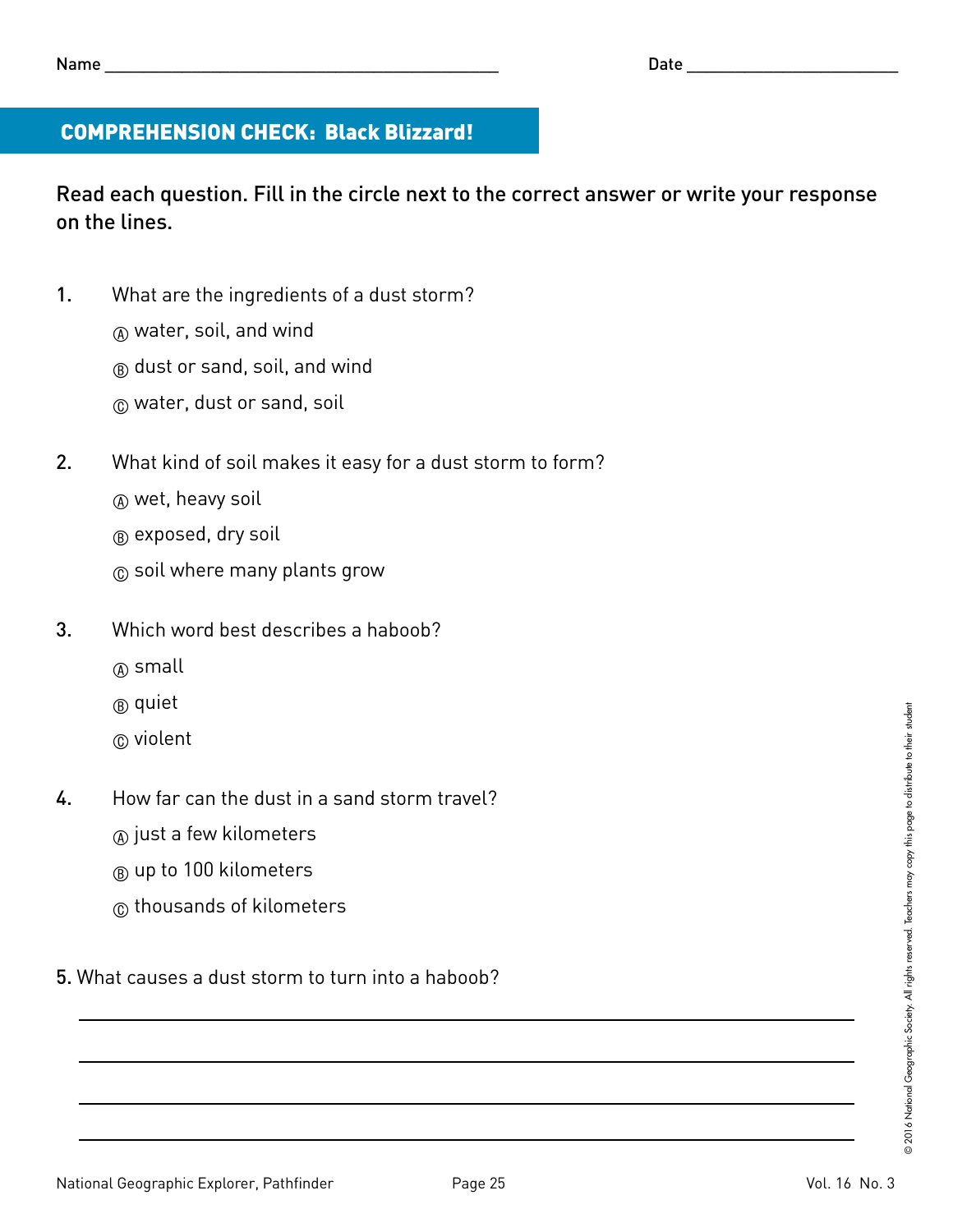#### **ANSWER KEY**

#### **Wandering Ways**

#### **Assess Vocabulary, page 6**

Students' predictions and the sentences they write will vary. They should record the words and definitions from the Wordwise feature on page 9.

**nomad:** a member of a group of people that has no permanent home and moves from place to place **trade:** to exchange one thing for another **tradition:** a belief or way of doing something that is passed from one generation to the next

Sentences will vary depending on the connections students identify.

#### **Assess Language Arts, page 7**

Possible responses include:

Wodaabe: Sahara; hot desert with dry and rainy seasons; to find grass and water for their cows

Tsaatan: northern Mongolia; high, windswept pains and dark forests, snowy; to find food for their reindeer

Moken: around the 800 islands off the coast of Myanmar (formerly called Burma); warm ocean, big storms can bring heavy winds and rain at certain times of year; to avoid the big storms

Facts will vary but should come from the article.

#### **Assess Content, page 8**

Answers will vary depending on which details students choose to compare. However, students should note that all three groups are nomads.

#### **Comprehension Check, page 9**

1. B; 2. B; 3. C; 4: C; 5: Answers will vary depending on which two groups students choose to compare.

#### **Gotcha!**

#### **Assess Vocabulary, page 14**

Students should record the words and definitions from the Wordwise feature on page 17.

**bioluminescence:** light produced by a chemical reaction in a living organism **predator:** an animal that kills and eats other animals

**prey:** an animal hunted or caught by another for food

Students should restate each definition in their own words. Sentences and drawings will vary but should accurately reflect the meaning of each word.

#### **Assess Language Arts, page 15**

Answers will vary depending on which animals students choose.

#### **Assess Content page, 16**

Possible responses include:

Killer Mimic/margay cat/voice/The cat's voice sounds like a baby monkey.

Knock Out!/peacock mantis shrimp/punches prey with front limbs/The punch is so hard that this shrimp can take down prey twice its size.

Nothing But Net; In for the Kill/netcasting spider/ net/Many spiders spin webs, but this one spins and throws a net.

Super Soaker; Sure Shot/archerfish/spits a stream of water/This skill allows the archerfish, which lives on water, to capture prey that lives on land.

Glow with the Flow/glowworm/bioluminescence/ The bluish glow causes insects to fly toward the glowworm, making it easy for glowworms to snag prey in their sticky snares.

Bubble Bath/humpback whale/blows bubbles from blowhole/The bubbles cause fish to rise and bunch together. This makes it easy for the whales to gulp down thousands of fish at once.

#### **Comprehension Check, page 17**

1. A; 2. C; 3. B; 4: C; 5: Answers will vary depending on which predator students select.